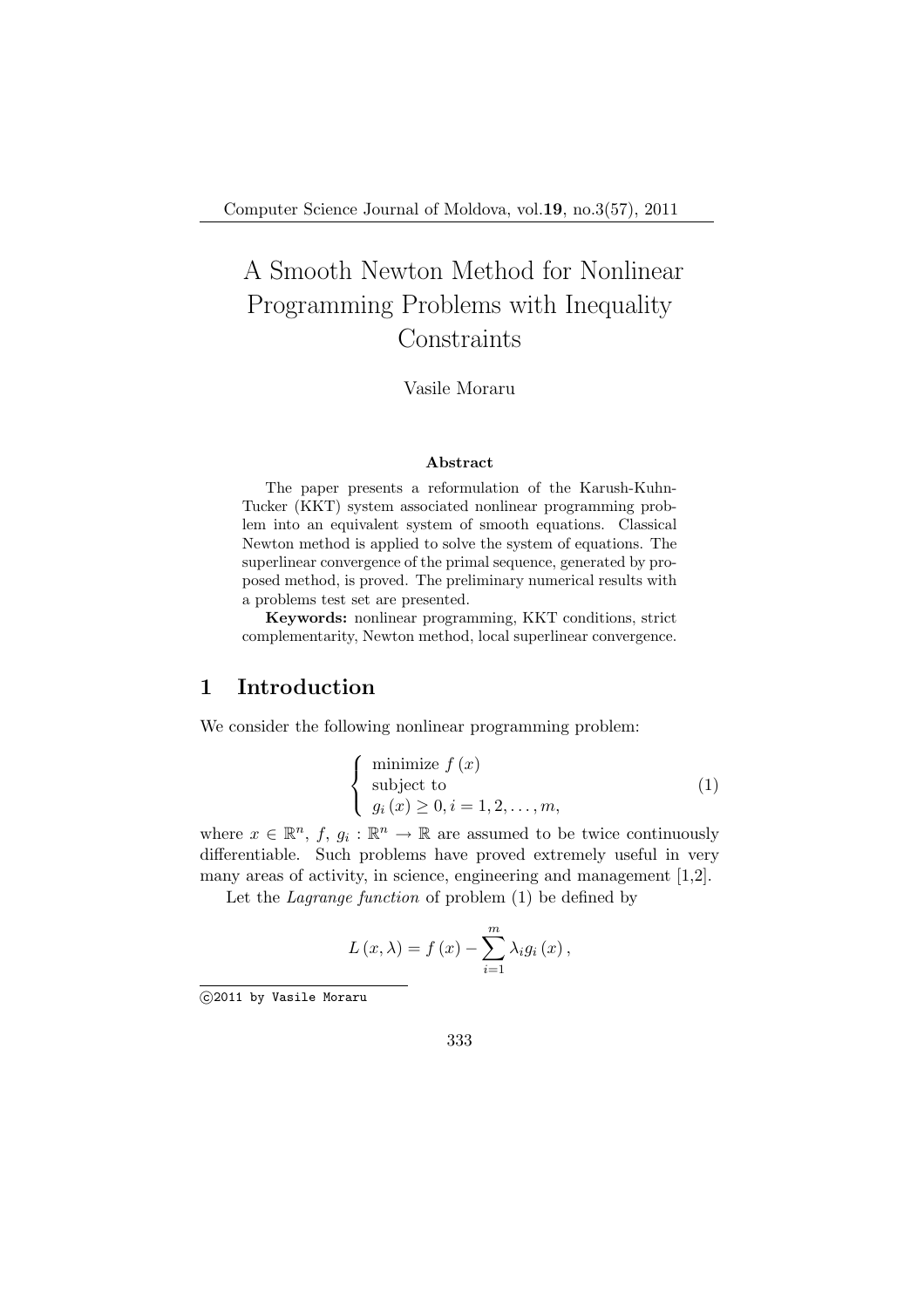where  $\lambda = (\lambda_1, \lambda_2, ..., \lambda_m)^T$  is the Lagrange multiplier vector.

We will denote by  $x^*$  any local solution of the problem  $(1)$ , and by

$$
\mathcal{A}(x) = \{i : g_i(x) = 0\}
$$

the index set of active constraints at  $x$ .

The Karush-Kuhn-Tucker system (KKT system for short) associated with  $(1)$  is  $[3,4]$ :

$$
\nabla f\left(x\right) - \sum_{i=1}^{m} \lambda_i \nabla g_i\left(x\right) = 0 \quad \text{(stationarity)}\tag{2}
$$

$$
g_i(x) \ge 0, i = 1, 2, \dots, m \quad (\text{primal feasibility}) \tag{3}
$$

$$
\lambda_i \ge 0, i = 1, 2, \dots, m \quad (dual feasibility)
$$
 (4)

$$
\lambda_i g_i(x) = 0, i = 1, 2, \dots, m \quad (complementarity)
$$
 (5)

This system is the local equivalent to the problem (1) whenever the inequalities (3) and (4) are satisfied and relations (2) and (5) comply with the conditions of regularity [3–5].

We assume that the following hypotheses hold for any local solution  $x^*$ .

**Assumption A1.** The active constraint gradients  $\nabla g_i(x^*)$ ,  $i \in$  $\mathcal{A}(x^*)$  are linearly independent (the assumption is called the *linear* independence constraint qualification (LICQ)).

**Assumption A2.** Strict complementarity holds at  $x^*$ , i.e.  $\lambda_i^* > 0$ for all  $i \in \mathcal{A}(x^*)$ .

Assumption A3. The strong second order sufficient condition (SSOSC):

$$
p^{T} \nabla_{xx}^{2} L(x^{*}, \lambda^{*}) p \ge c \|p\|^{2}, c > 0, \text{for all } p \in T(x^{*}),
$$
 (6)

where  $\nabla_{xx}^2 L(x^*, \lambda^*)$  is the Hessian matrix of the Lagrange function of the problem (1) and

$$
T(x^*) = \left\{ p \in \mathbb{R}^n : p \neq 0, [\nabla g_i(x^*)]^T p = 0, i \in \mathcal{A}(x^*) \right\}.
$$

$$
334\,
$$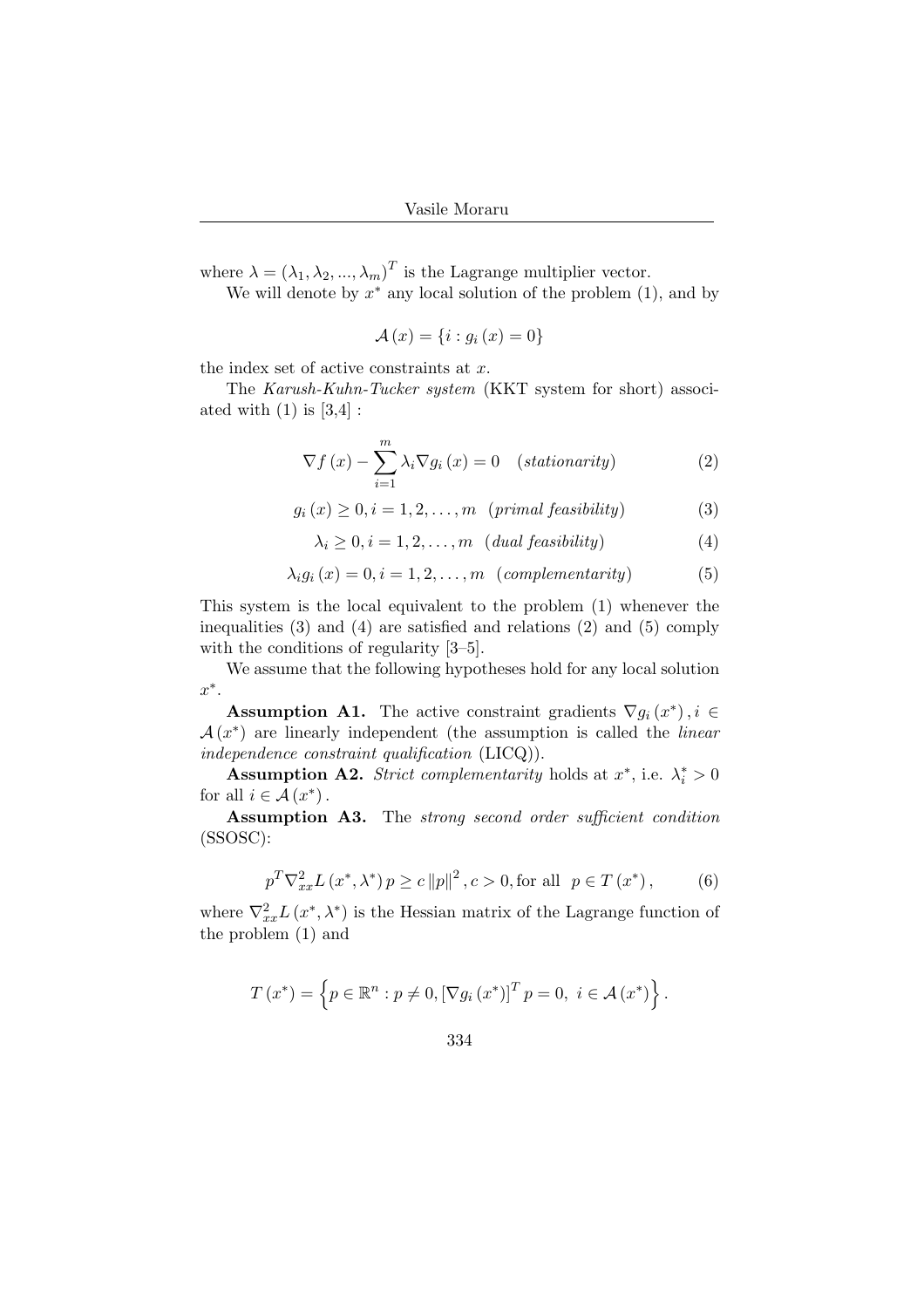It is well know that, under Assumptions  $A1-A3$ ,  $x^*$  is an isolated local minimum and to solve (1) is equivalent to solve the KKT system  $(2) - (5)$ .

KKT system  $(2) - (5)$  establishes necessary conditions [5,6] for solving finite-dimensional variational inequality:

$$
\left[\nabla f\left(x^*\right)\right]^T \left(x - x^*\right) \ge 0, \quad \text{for all } x \in \Omega,\tag{7}
$$

where  $\Omega = \{x \in \mathbb{R}^n : g_i(x) \geq 0, i = 1, 2, ..., m\}.$ 

In the particular case when  $\Omega = \{x \in \mathbb{R}^n : x_i \geq 0, i = 1, 2, ..., n\}$ the variational inequality problem (7) is equivalent to the following complementarity problem

$$
\nabla f(x) \ge 0, x \ge 0, [\nabla f(x)]^T x = 0.
$$

Furthermore, the KKT system  $(2) - (5)$  can be written as a mixed complementarity problem (MCP) [8]:

$$
[F(z^*)]^T (z - z^*) \ge 0, \text{ for all } z \in B,
$$

where  $z^T =$  (  $x^T, \lambda^T$  $B = \{z \in \mathbb{R}^n \times \mathbb{R}^m : \lambda \geq 0\}$  and

$$
[F(z)]^{T} = ( [\nabla_x L(z)]^{T}, g_1(x), g_2(x), \ldots, g_m(x) ).
$$

The first major achievements obtained in the constrained optimization referred to the KKT systems. This has brought to the development of methods of optimization, a very active area with remarkable results [1–7]. Conditions (5), also called complementarity conditions, raise some difficult problems to solve directly the system of equations and inequalities  $(2)$ – $(5)$ . Depending on how KKT system  $(2)$ – $(5)$  is used (i.e. how Lagrange multipliers are calculated and how the conditions of complementarity are ensured), some methods that can be used successfully in problems with medium or even large number of variables have been developed [9]:

• active-set methods  $[5,7,9,10]$ ,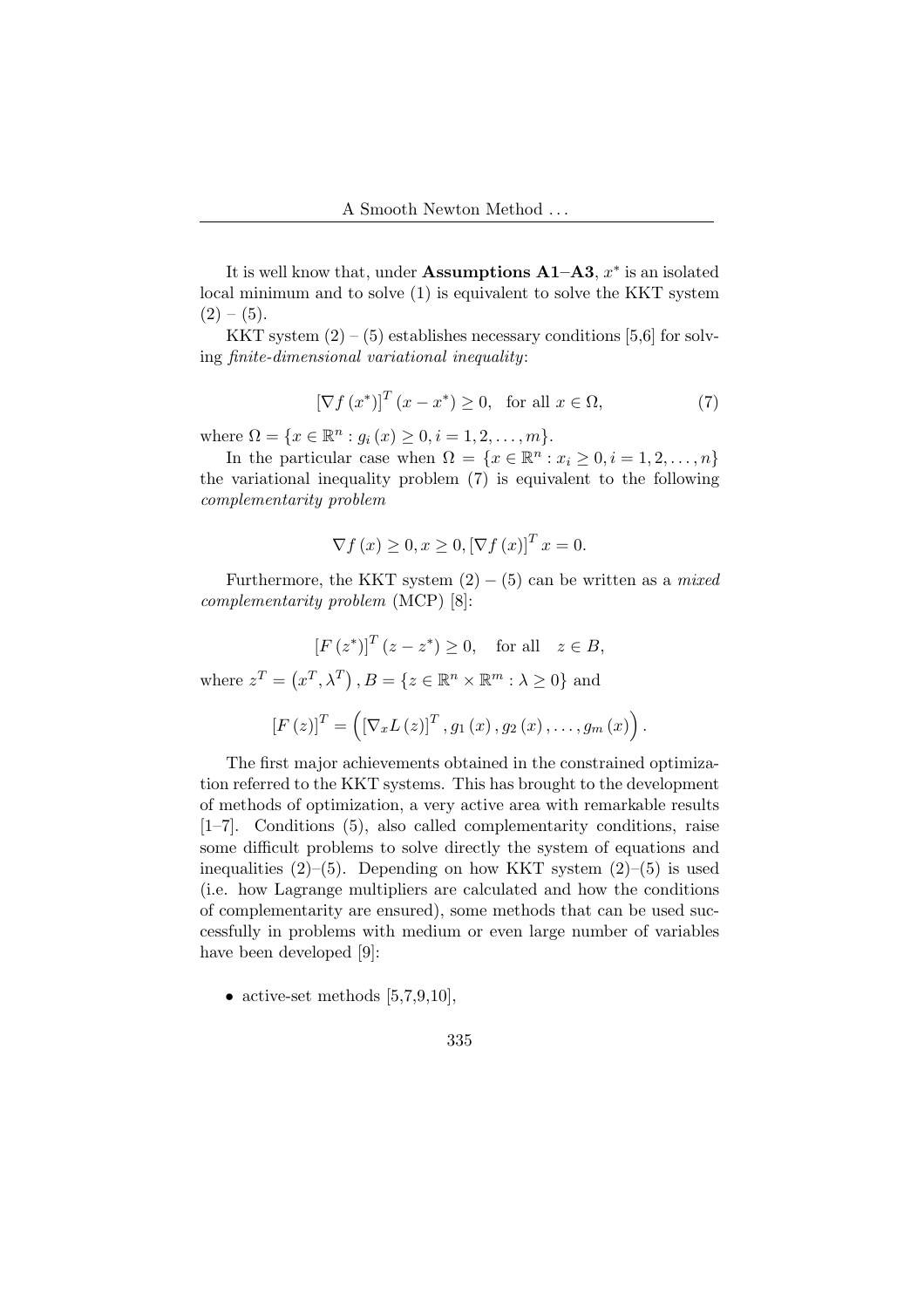- barrier/penalty and augmented Lagrangian methods [3,7, 10, 11, 12],
- sequential linear and quadratic programming methods  $[6,7,13,14]$ ,
- interior-point and trust region methods [15–17].

Another way of solving KKT system is to use procedures based on the complementary functions [18,19]. The relationship  $(3) - (5)$ constitutes the essence of nonlinear complementarity problems. The KKT system  $(2) - (5)$  may be equivalently reformulated as solving the nonlinear system [20, 21]:

$$
\nabla_x L(x,\lambda) = 0, \varphi(\lambda_i, g_i(x)) = 0, i = 1, 2, \dots, m,
$$
\n(8)

where  $\varphi$  is any NCP function. A function  $\varphi : \mathbb{R} \times \mathbb{R} \to \mathbb{R}$  is called NCP function if the set of solutions of equation  $\varphi(a, b)$  coincides with the set:

$$
M = \{a, b \in \mathbb{R} : ab = 0, a \ge 0, b \ge 0\}.
$$

Classical examples of NCP functions are the min function

$$
\varphi(a,b) = \min(a,b)
$$

and the Fischer-Burmeister function [22]

$$
\varphi(a,b) = \sqrt{a^2 + b^2} - a - b.
$$

Other functions of complementarity with applications in optimization can be found in the works [23, 24]. Most of them are nondifferentiable at the point  $(0, 0)$ . There are smooth functions of complementarity, for example, the function [23, 30]

$$
\varphi(a, b) = 2ab - [\min(0, a+b)]^2
$$
.

This theme in optimization problems still presents challenges, which are based mainly on the application of the Newton method for systems of equations equivalent to system: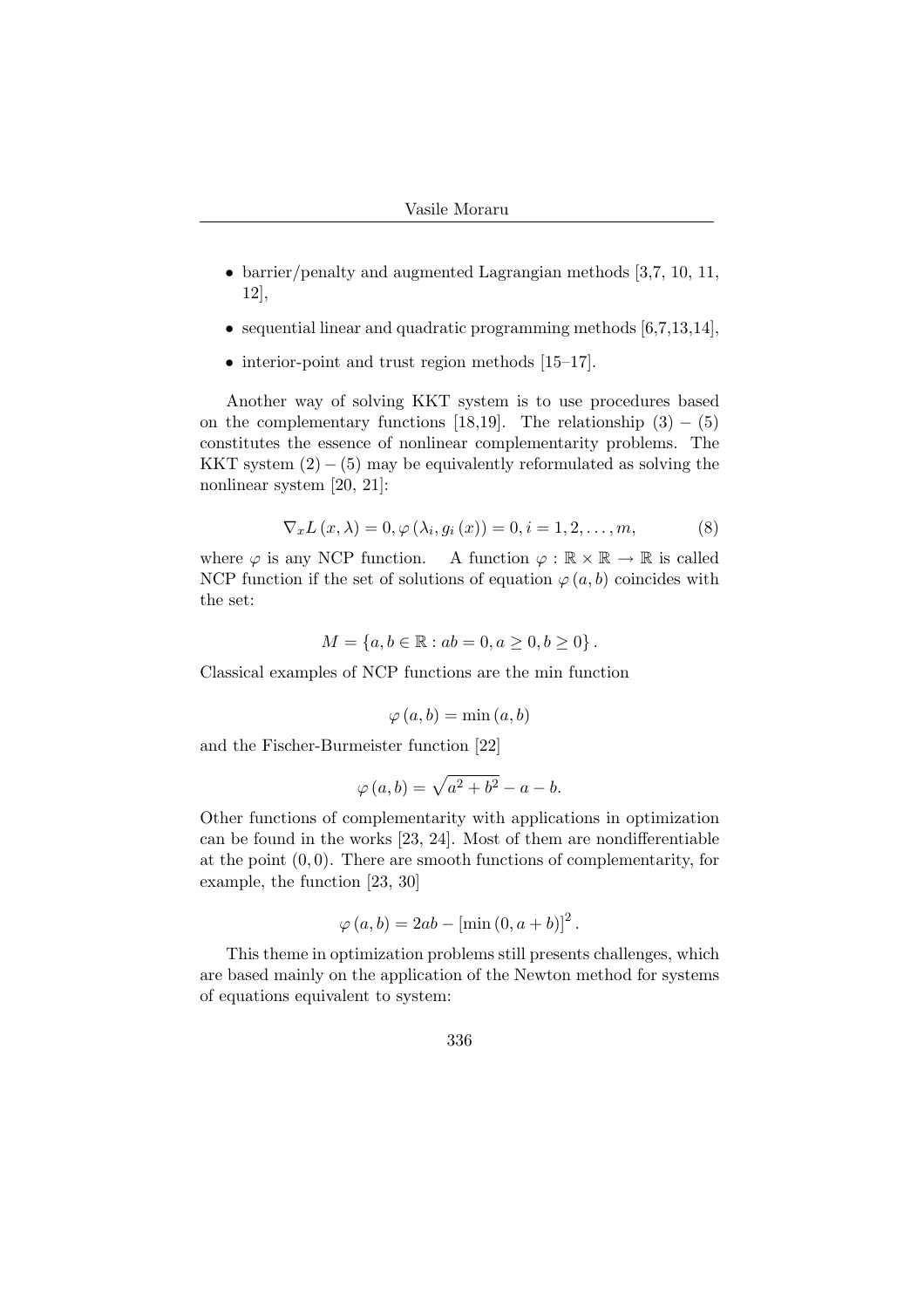$$
\nabla_x L(x, \lambda) = 0, g_i(x) = 0, i \in \mathcal{A}(x^*).
$$
 (9)

Relations  $(3)–(5)$  can be reformulated as the system of equalities by introducing auxiliary variables  $y_1, y_2, ..., y_m$ , so that (see [25,26,31,32]):

$$
\begin{cases}\n[-\min(0, y_i)]^k - g_i(x) = 0, \\
[\max(0, y_i)]^k - \lambda_i = 0, \\
i = 1, 2, \dots, m,\n\end{cases}
$$
\n(10)

where  $k \geq 1$ . In [31,32] it is considered  $k = 1$ , in [25] and [26] take  $k = 2$ , respectively  $k = 3$ .

Emphasize the role of regularity condition  $\mathbf{A2}$ . Only in this case we can guarantee that in the vicinity of  $(x^*, \lambda^*)$  relations  $(3) - (5)$  are equivalent to the system of equations:

$$
g_i(x) = 0, \quad i \in \mathcal{A}(x^*),
$$
  

$$
\lambda_i = 0, \quad i \notin \mathcal{A}(x^*).
$$

In other words, the Assumption A2, the KKT system  $(2) - (5)$ is locally equivalent to system of equations (9). Both the procedure (8) and procedure (10) do not require the explicit identification of the active constraints  $\mathcal{A}(x^*)$ .

In the present paper a KKT system transformation in a system of smooth equations, which can be solved by classical Newton method is considered. The paper is organized as follows. In Section 2 we define the functions that ensure the nonsingularity of Jacobian at a solution. Section 3 presents the algorithm of Newton method. Superlinear convergence in terms of primal variables is proved in Section 4. Some numerical results are given in Section 5 and conclusion is drawn in Section 6.

Throughout this paper,  $\mathbb{R}^n$  denotes the space of *n*-dimensional real column vectors and the superscript  $T$ " denotes transpose. For convenience, we use  $(x, \lambda, y)$  to denote the column vector  $(x^T, \lambda^T, y^T)^T$ .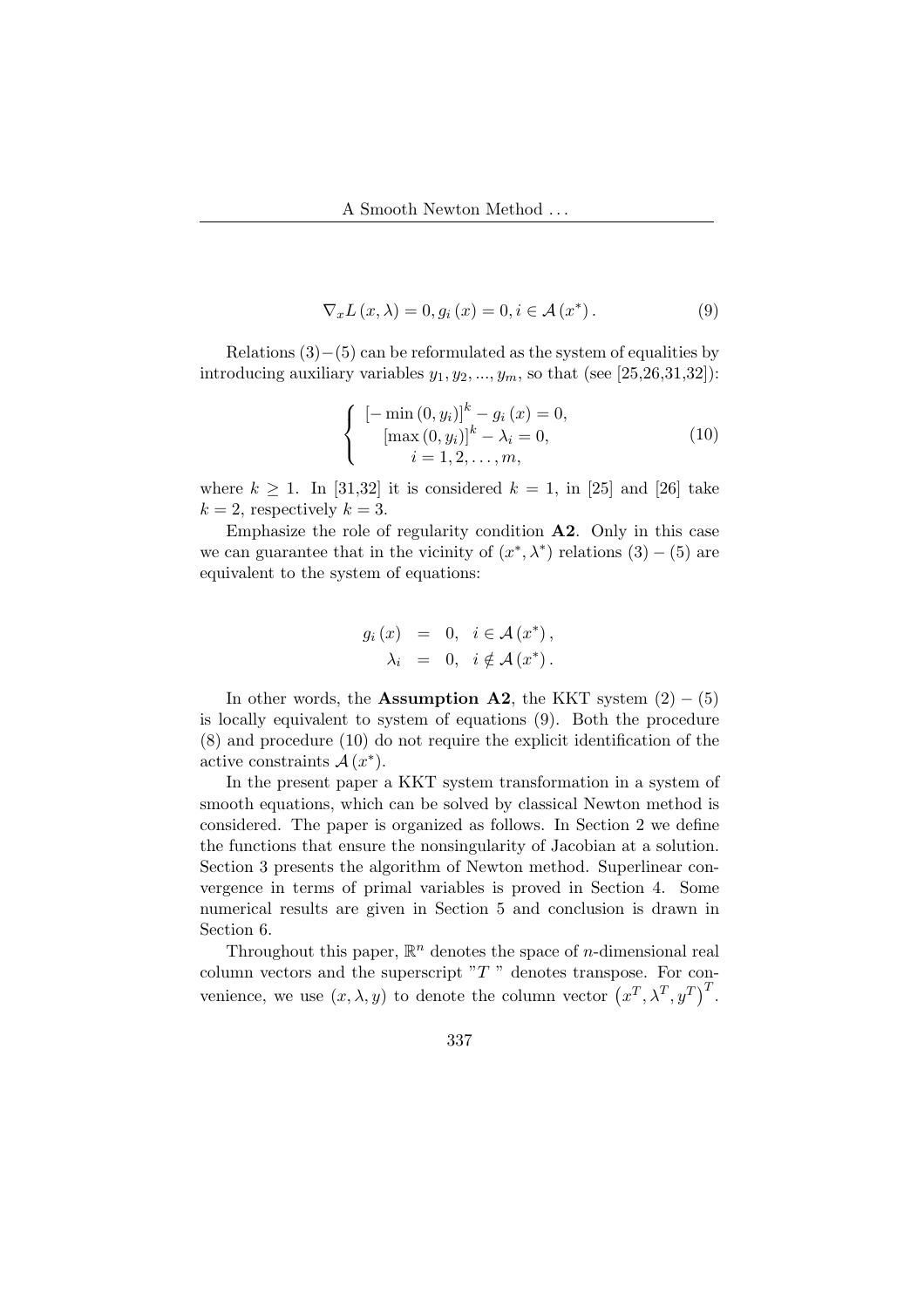Given two vectors  $x, y \in \mathbb{R}^n$ ,  $x^T y$  denotes the Euclidian scalar product and  $\|\bullet\|$  denotes the Euclidian vector norm. The identity matrix is denoted by I. For any  $\alpha > 0$ ,  $\beta > 0$ ,  $\alpha = o(\beta)$  (respectively  $\alpha = O(\beta)$ ) means  $\alpha/\beta$  tends to zero (respectively  $\alpha/\beta$  is uniformly bounded) as  $\beta \rightarrow 0.$ 

## 2 Smoothing Reformulation of the Karush-Kuhn-Tucker System

We define two functions  $u, v : \mathbb{R} \to \mathbb{R}_+$  with the following properties: P1.

$$
u(x) = \begin{cases} =0, & \text{for all } x \le 0, \\ >0, & \text{for all } x > 0, \end{cases}
$$
  

$$
v(x) = \begin{cases} >0, & \text{for all } x < 0, \\ =0, & \text{for all } x \ge 0. \end{cases}
$$

**P2.**  $u(x)$  and  $v(x)$  is at least twice continuously differentiable on R.

**P3.**  $u(x) = 0$  and  $v(x) = 0$  if and only if  $u'(x) = 0$ , respectively  $v'(x) = 0$  for all  $x \neq 0$ .

The functions  $u(x)$  and  $v(x)$  so defined form a complementarity pair in the sense that the two functions are complementary to one another (if one is zero at a point, then the other is necessarily nonzero at that point):

$$
\begin{cases}\n u(x) = 0 \Longleftrightarrow v(x) > 0, \\
 v(x) = 0 \Longleftrightarrow u(x) > 0,\n\end{cases}
$$
\n(11)

i.e.  $u(x) \times v(x) = 0$  for all  $x \in \mathbb{R}$ .

The following can serve as an example of functions  $u(x)$  and  $v(x)$ that satisfy properties P1 - P3:

$$
\begin{cases}\n u(x) = x^{\beta} \max(0, x) = \frac{1}{2} \left( x^{\beta+1} + |x| \, x^{\beta} \right), \\
 v(x) = (-1)^{\gamma+1} x^{\gamma} \min(0, x) = \frac{(-1)^{\gamma+1}}{2} \left( x^{\gamma+1} - |x| \, x^{\gamma} \right),\n\end{cases} (12)
$$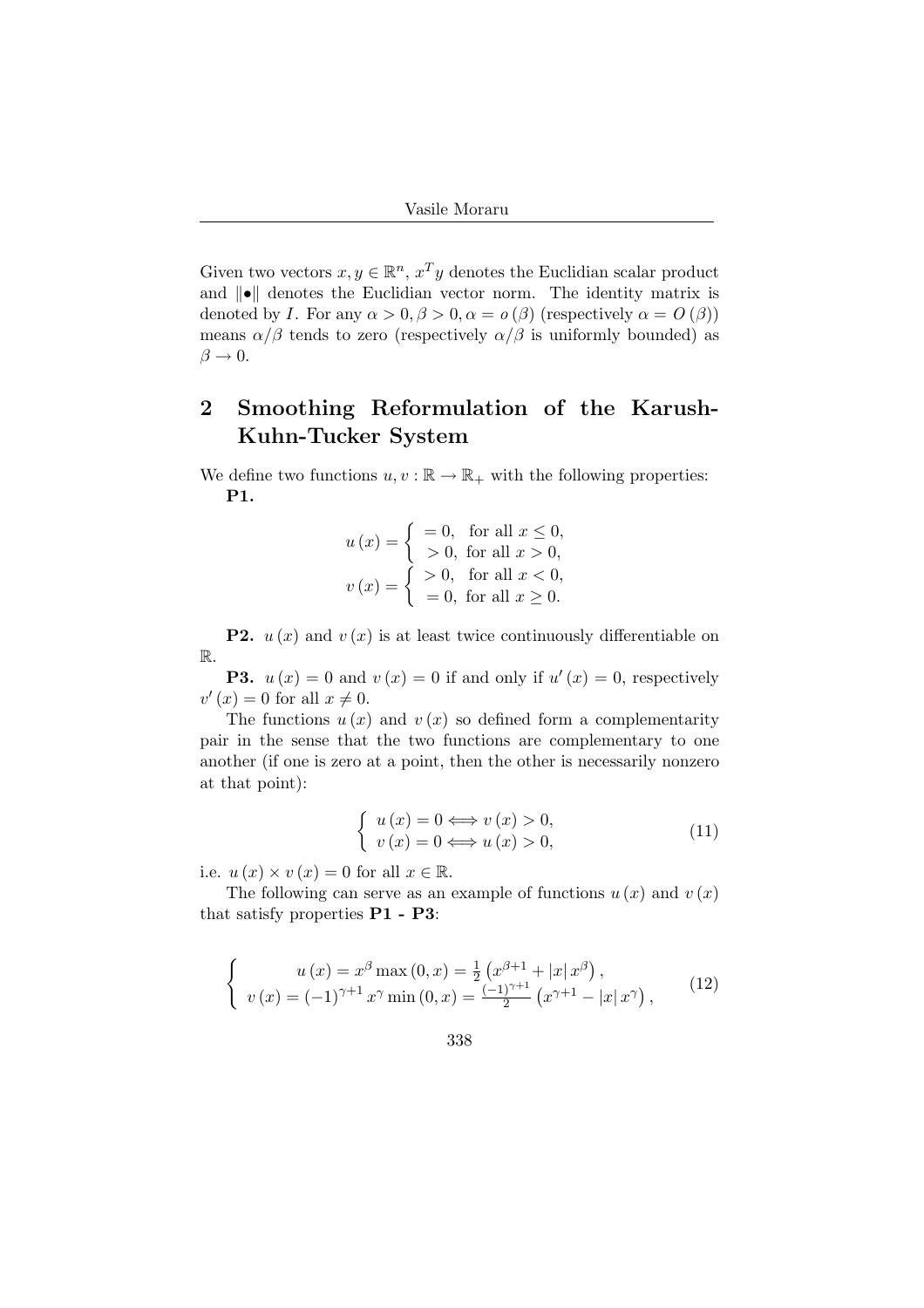where  $\beta \geq 2, \gamma \geq 2$  are any fixed parameters.

The functions  $u(x)$  and  $v(x)$  as defined by the formulas (12) are continuously differentiable:

$$
u'(x) = \frac{\beta + 1}{2} (x^{\beta} + |x| x^{\beta - 1}),
$$
  

$$
u''(x) = \frac{\beta (\beta + 1)}{2} (x^{\beta - 1} + |x| x^{\beta - 2}),
$$

$$
v'(x) = \frac{(-1)^{\gamma+1} (\gamma+1)}{2} (x^{\gamma} + |x| x^{\gamma-1}),
$$
  

$$
v''(x) = \frac{(-1)^{\gamma+1} \gamma (\gamma+1)}{2} (x^{\gamma-1} + |x| x^{\gamma-2}).
$$

By entering the auxiliary variables  $y_1, y_2, \ldots, y_m$  the KKT system  $(2) - (5)$  may be transformed into an equivalent system of smooth nonlinear equations:

$$
\begin{cases}\n\nabla_x L(x, \lambda) = 0, \\
u(y_1) - g_1(x) = 0, \\
\vdots \\
u(y_m) - g_m(x) = 0, \\
v(y_1) - \lambda_1 = 0, \\
\vdots \\
v(y_m) - \lambda_m = 0.\n\end{cases}
$$
\n(13)

It is easily found that  $\lambda_i > 0$  for all  $i \in \mathcal{A}(x^*)$ . Indeed, according to (11) if  $g_i(x) = 0$ , i.e.  $u(y_i) = 0$ , then  $\lambda_i = v(y_i) > 0$ . Therefore  $(x^*, \lambda^*) \in \mathbb{R}^n \times \mathbb{R}^m$  solves KKT system  $(2) - (5)$  or system  $(9)$  if and only if  $(x^*, \lambda^*, y^*) \in \mathbb{R}^n \times \mathbb{R}^m \times \mathbb{R}^m$  solves the system of equations (13). For any  $y = (y_1, y_2, \dots, y_m)^T \in \mathbb{R}^m$  define

$$
U(y) = (u(y_1), u(y_2), \ldots, u(y_m))^{T},
$$

$$
339\,
$$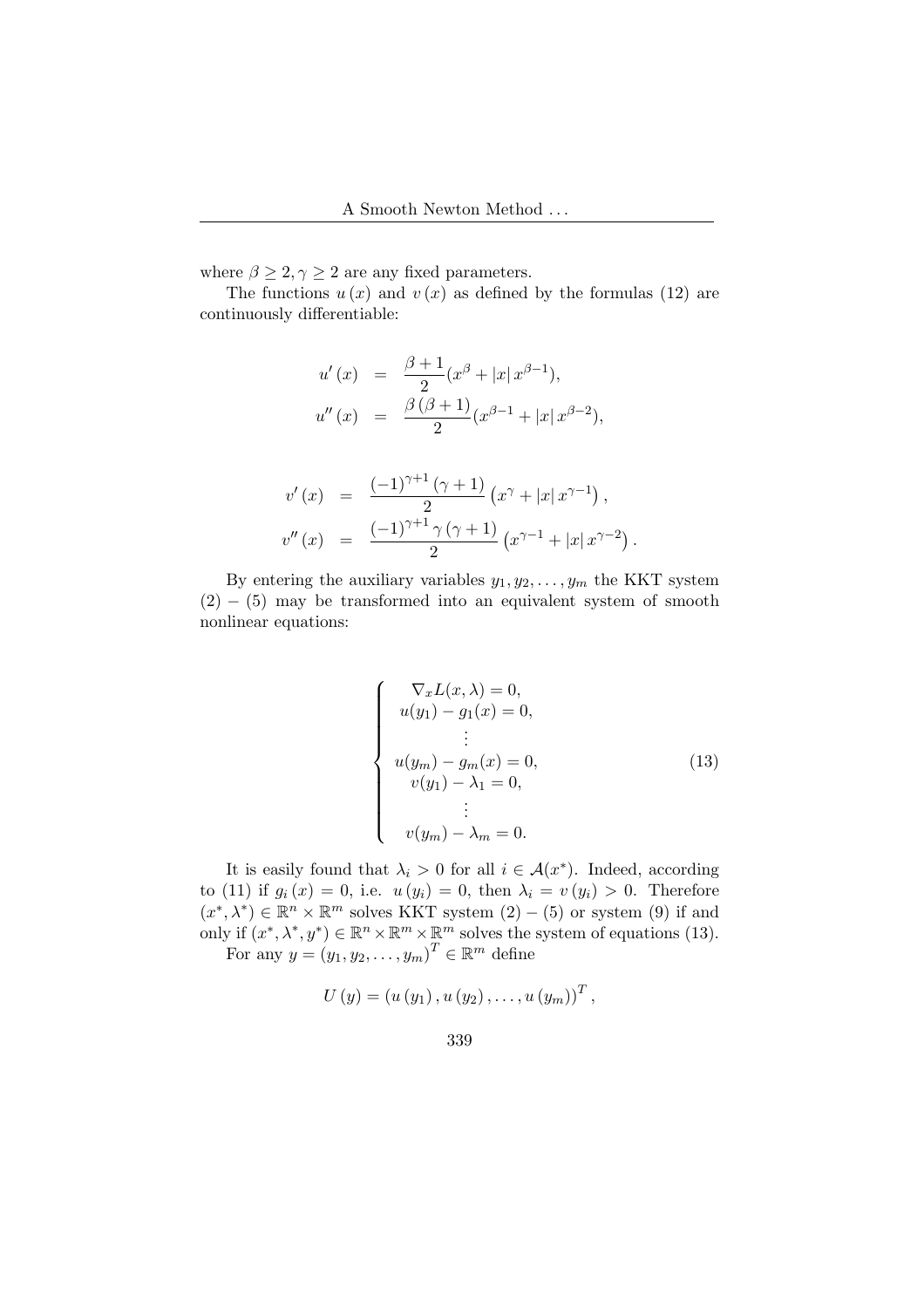$$
V(y) = (v(y_1), v(y_2), \dots, v(y_m))^{T},
$$
  

$$
U'(y) = diag(u'(y_1), u'(y_2), \dots, u'(y_m)),
$$
  

$$
V'(y) = diag(v'(y_1), v'(y_2), \dots, v'(y_m)).
$$

Matrices  $U'(y)$  and  $V'(y)$  are diagonal matrices of dimension  $m \times m$ with elements  $u'(y_i)$ , respectively  $v'(y_i)$ ,  $i = 1, 2, ..., m$ .

We denote the Jacobian matrix of a mapping

$$
G(x) = (g_1(x), g_2(x), \dots, g_m(x))^T : \mathbb{R}^n \to \mathbb{R}^m
$$

by  $G'(x)$ :

$$
G'(x) = \begin{pmatrix} [\nabla g_1(x)]^T \\ [\nabla g_2(x)]^T \\ \vdots \\ [\nabla g_m(x)]^T \end{pmatrix}
$$

Let  $F'(x, \lambda, y)$  denote the Jacobian of

$$
F(x, \lambda, y) = \begin{pmatrix} \nabla_x L(x, \lambda) \\ u(y_1) - g_1(x) \\ \vdots \\ u(y_m) - g_m(x) \\ v(y_1) - \lambda_1 \\ \vdots \\ v(y_m) - \lambda_m \end{pmatrix}
$$

.

Then the Jacobian matrix  $F'(x, \lambda, y)$  has the form

$$
F'(x,\lambda,y) = \begin{pmatrix} \nabla_{xx}^{2}(Lx,\lambda) & -[G'(x)]^{T} & O_{n\times m} \\ -G'(x) & O_{m\times n} & U'(y) \\ O_{m\times n} & -I_{m} & V'(y) \end{pmatrix},
$$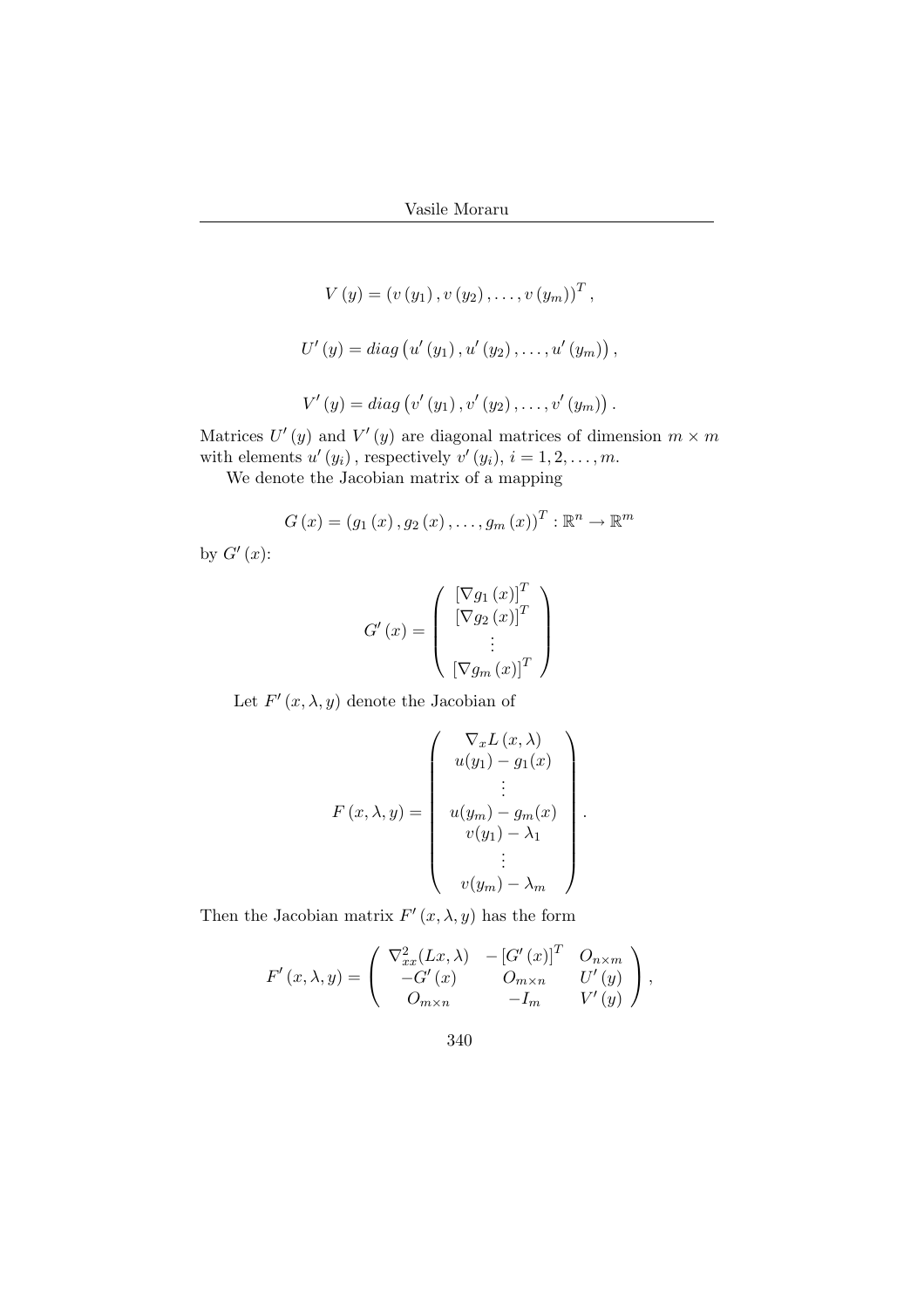where  $I_m$  is the identity matrix of order m and O represents the null matrix, with subscripts indicating their dimensions.

The matrix  $F'(x, \lambda, y)$  has order  $(n + 2m) \times (n + 2m)$ .

The next theorem is true:

Theorem 1. Under the Assumption A1-A3 for  $z^* = (x^*, \lambda^*, y^*)$ Jacobian matrix  $F'(z^*)$  is nonsingular.

**Proof.** Let  $d = (p, q, r) \in \mathbb{R}^n \times \mathbb{R}^m \times \mathbb{R}^m$  satisfy  $F'(z^*)d = 0$ . Then

$$
\nabla_{xx}^{2} L(x^{*}, \lambda^{*}) p - [G'(x^{*})]^{T} q = 0,
$$
\n(14)

$$
-G'(x^*) p + U'(y^*) r = 0,
$$
\n(15)

$$
-q + V'(y^*) r = 0.
$$
 (16)

By multiplying equation (14) on the left side by  $p<sup>T</sup>$  we have

$$
p^T \nabla_{xx}^2 L(x^*, \lambda^*) p = p^T \left[ G'(x^*) \right]^T q = q^T \left[ G'(x^*) \right]^T p. \tag{17}
$$

There is at least an index k such that  $u(y_k^*) = 0$  (because otherwise the  $g_i(x^*) > 0$  for any  $i = 1, 2, ..., m$ , i.e.  $x^*$  is a point of unconstrained minimum). As  $g_k(x^*) = u(y_k^*) = 0$  yields  $k \in \mathcal{A}(x^*)$ . As we have that **Property P3** and  $u'(y_k^*) = 0$ , which together with (15) gives us

$$
\left[\nabla g_k\left(x^*\right)\right]^T p = 0 \text{ for all } k \in \mathcal{A}\left(x^*\right),\tag{18}
$$

i.e.  $p \in T(x^*)$ .

For  $s \notin \mathcal{A}(x^*)$  we have  $u(y_s^*) \neq 0$  and so  $v(y_s^*) = 0$  where the  $v'(y_s^*) = 0$ ; then from the (16) result  $q_s = 0$ . This together with the relationship (18) gives us  $q^T G'(x^*) p = 0$ . From equation (16) together with the **Assumption A3** we have  $p = 0$ . So, from equations  $(14) - (16)$  one obtains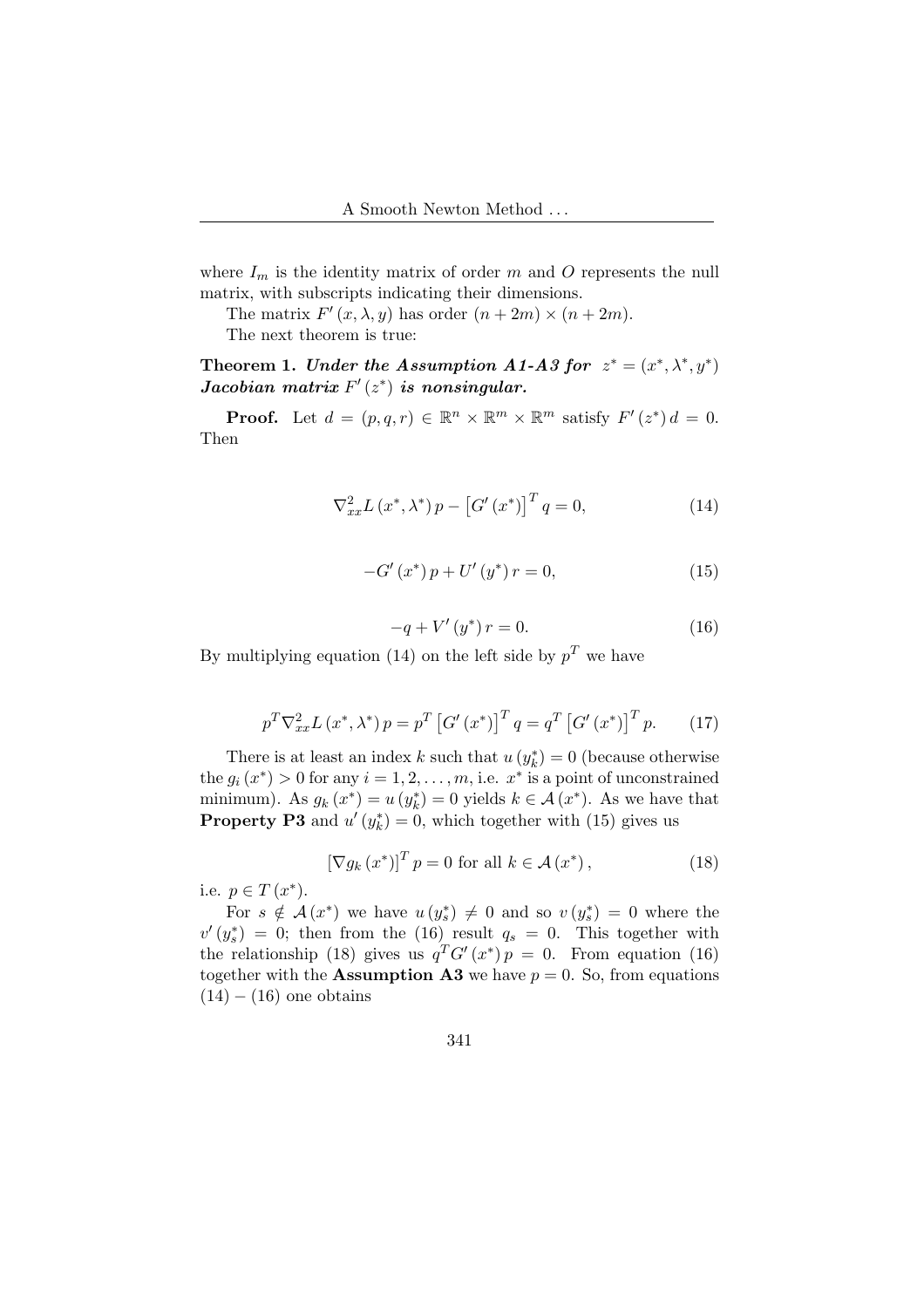$$
\sum_{i=1}^{m} q_i \nabla g_i \left( x^* \right) = 0,\tag{19}
$$

$$
u'(y_i^*) r_i = 0 \text{ for all } i = 1, 2, \dots, m,
$$
 (20)

$$
q_i = v'(y_i^*) r_i \text{ for all } i = 1, 2, ..., m. \tag{21}
$$

We have  $\lambda_i^* = 0, v(y_i^*) = 0, v'(y_i^*) = 0, u'(y_i^*) = 0$  for all  $i \notin \mathcal{A}(x^*)$ . From (20) and (21)  $q_i = 0, r_i = 0$ , for all  $i \notin \mathcal{A}(x^*)$ . It is true that

$$
\sum_{i \in \mathcal{A}(x^*)} q_i \nabla g_i \left( x^* \right) = 0,
$$

where, under the **Assumption A1**,  $q_i = 0$  for all  $i \in \mathcal{A}(x^*)$ . For  $i \in \mathcal{A}(x^*)$  we have  $v'(y_i^*) \neq 0$  and from (21) it results that  $r_i = 0$ . Thus, the Assumption A1-A3 implies that  $p = 0, q = 0, r = 0$ . Therefore, the Jacobian matrix  $F'(x^*, \lambda^*, y^*)$  is nonsingular.

## 3 Local Newton method

The best-known method for solving nonlinear systems of equations is the Newton method [27,28,29]. Newton's method has very attractive theoretical and practical properties, because of its rapid convergence: under the nonsingularity of the Jacobian matrix it will converge locally superlinearly. If in addition, the Jacobian is Lipshitz continuous, then the convergence is quadratic.

convergence is quadratic.<br>Let  $(x^{(0)}, \lambda^{(0)}, y^{(0)})$  be given sufficiently close to  $(x^*, \lambda^*, y^*)$ . Given that  $x^{(k)}$ ,  $\lambda^{(k)}$ ,  $y^{(k)}$  is the k-th iterate of the Newton method for the system (13), a new estimate  $x^{(k+1)}$ ,  $\lambda^{(k+1)}$ ,  $y^{(k+1)}$  is defined by solving the following linear system: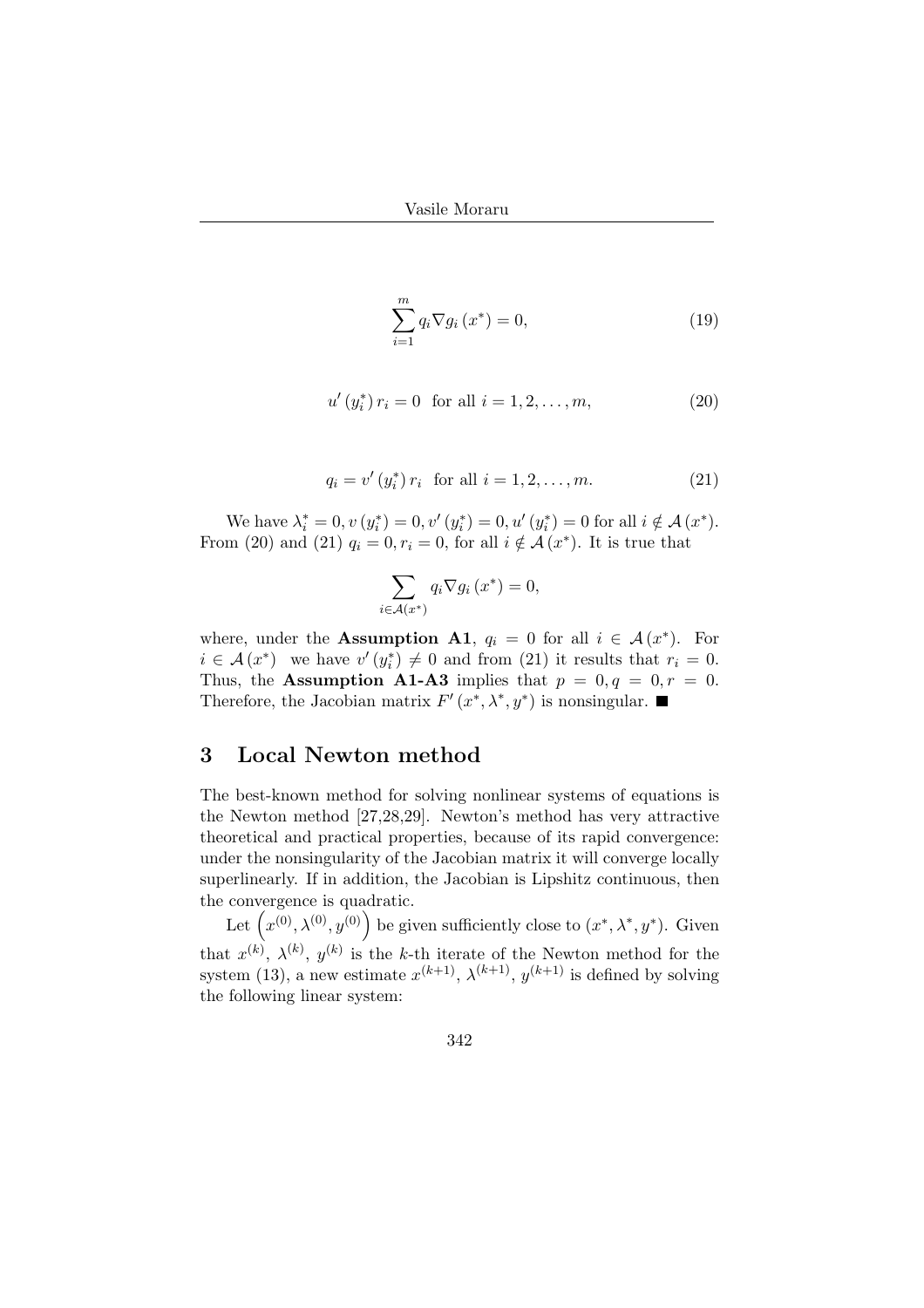$$
\begin{cases}\n\nabla_{xx}^{2}(Lx^{(k)},\lambda^{(k)})(x-x^{(k)}) - \left[G'(x^{(k)})\right]^{T}(\lambda - \lambda^{(k)}) = \\
= -\nabla_{x}(Lx^{(k)},\lambda^{(k)}), \\
-G'(x^{(k)})(x-x^{(k)}) + U'(y^{(k)})(y-y^{(k)}) = \\
= -U(y^{(k)}) + G(x^{(k)}), \\
-\lambda + \lambda^{(k)} + V'(y^{(k)})(y-y^{(k)}) = -V(y^{(k)}) + \lambda^{(k)}.\n\end{cases}
$$
\n(22)

The system (22) consists of  $(n+2m)$  equations and  $(n+2m)$  unknowns. From the last equation of the system (22) we have

$$
\lambda = V(y^{(k)}) + V'(y^{(k)})(y - y^{(k)}).
$$
\n(23)

Substituting (23) in the first equation, the system (22) becomes

$$
\begin{cases}\n\nabla_{xx}^{2} L\left(x^{(k)}, \lambda^{(k)}\right) \left(x - x^{(k)}\right) - \left[G'\left(x^{(k)}\right)\right]^{T} V'\left(y^{(k)}\right) \left(y - y^{(k)}\right) = \\
= -\nabla f\left(x^{(k)}\right) + \left[G'\left(x^{(k)}\right)\right]^{T} V\left(y^{(k)}\right), \\
-G'\left(x^{(k)}\right) \left(x - x^{(k)}\right) + U'\left(y^{(k)}\right) \left(y - y^{(k)}\right) = \\
= -U\left(y^{(k)}\right) + G\left(x^{(k)}\right).\n\end{cases}
$$
\n(24)

The system (24) is from  $(n + m)$  equations with  $(n + m)$  unknowns. According to Theorem 1, in the neighborhood of  $z^*$  the system of According to Theorem 1, in the neighborhood of z the equations (24) admits the unique solution  $(x^{(k+1)}, y^{(k+1)})$ .

On the other hand, we see that system (13) can be transformed into an equivalent system which only contains  $x$  and  $y$ :

$$
\begin{cases} \nabla_x L(x, V(y)) = 0, \\ -G(x) + U(y) = 0. \n\end{cases}
$$
\n(25)

Linearizing the system  $(25)$ , we obtain the same system of linear equations (24), except that in the Hessian matrix  $\nabla_{xx}^2 L(x^{(k)}, \lambda^{(k)})$  we have  $\lambda^{(k)} = V(y^{(k)})$ .  $\left( \frac{1}{2} \right)$ 

From (23) it follows that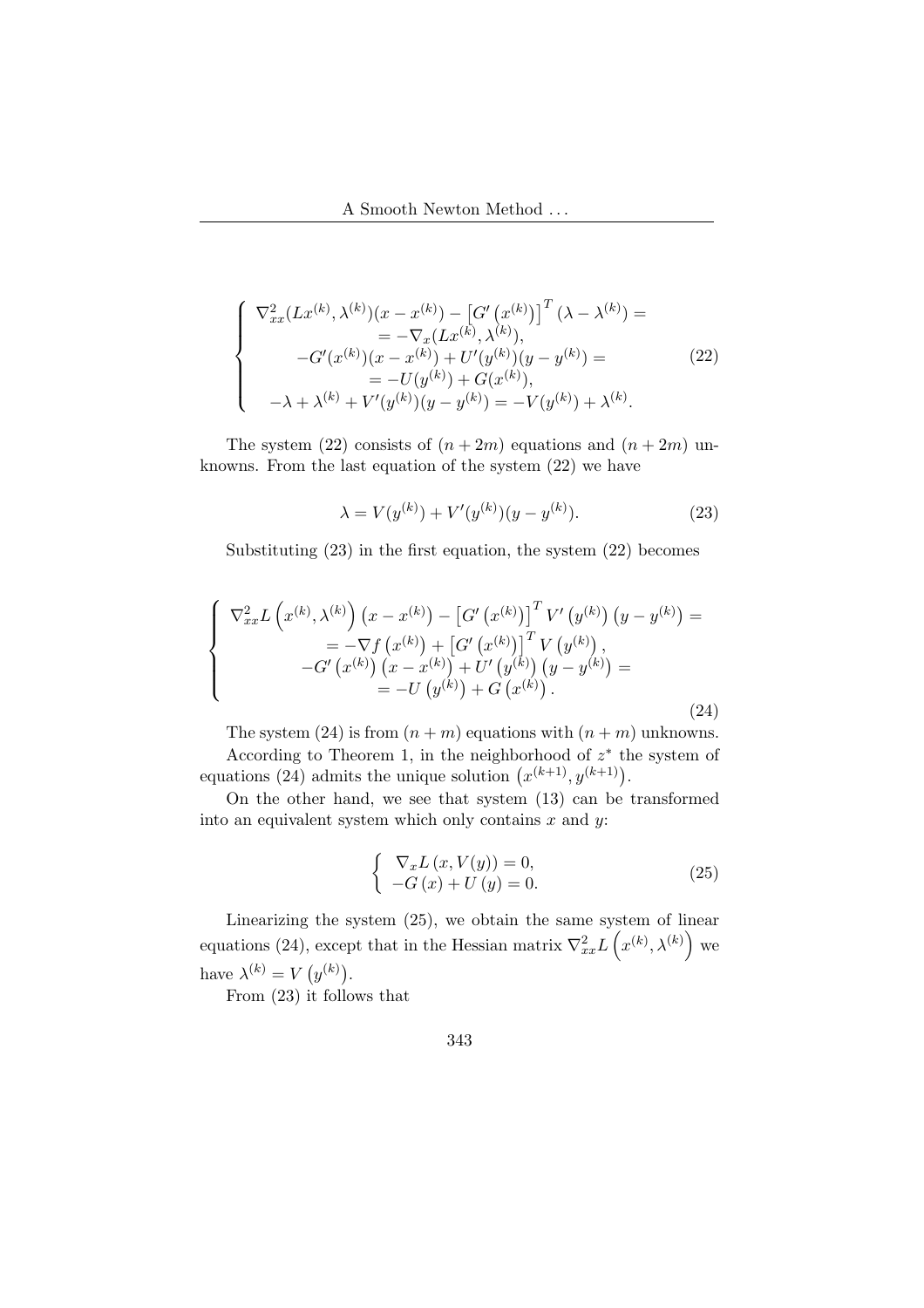$$
\lambda^{(k+1)} = V(y^{(k)}) + V'\left(y^{(k)}\right)\left(y^{(k+1)} - y^{(k)}\right) =
$$
  
=  $V(y^{(k+1)}) + o\left(\left\|y^{(k+1)} - y^{(k)}\right\|\right).$ 

So, both local direct linearization of the system (13) and linearization of the system (25) are close enough. The difference may appear only if you are not near the solution.

Thus we can define the following algorithm.

#### Algorithm 1. Local version of Newton's method.

Step 1. Let  $x^{(0)} \in \mathbb{R}^n$ ,  $y^{(0)} \in \mathbb{R}^m$ ,  $\lambda^{(0)} = V$  (  $y^{(0)}$ ,  $\varepsilon > 0$  and  $k=0.$ 

Step 2. If

$$
\max\left\{\left\|\left[G^\prime(x^{(k)})\right]^TV(y^{(k)})-\nabla(f x^{(k)})\right\|,\left\|U(y^{(k)})-G(x^{(k)})\right\|\right\}<\varepsilon,
$$

### STOP.

Otherwise, let  $x^{(k+1)} \in \mathbb{R}^n$ ,  $y^{(k+1)} \in \mathbb{R}^m$  be a solution of linear system  $(24)$ .

Step 3. Let the multiplier vector

$$
\lambda^{(k+1)} = V(y^{(k)}) + V'(y^{(k)}) \left( y^{(k+1)} - y^{(k)} \right),
$$
 and  $k = k + 1$ .  
Go to Step 2.

**Remark 1.** The **Algorithm 1** generates a sequence of pairs ¡  $x^{(k)}, y^{(k)}$  – the solution of system of linear equations (24) which consists of  $(n + m)$  equations with  $(n + m)$  unknowns. The Lagrange multiplier  $\lambda$  is determined as a function of y through the formula (23). Therefore the algorithm can be considered a primal-dual method.

Remark 2. After reformulation, Algorithm 1 can be used for solving the complementarity problems and variational inequality problems.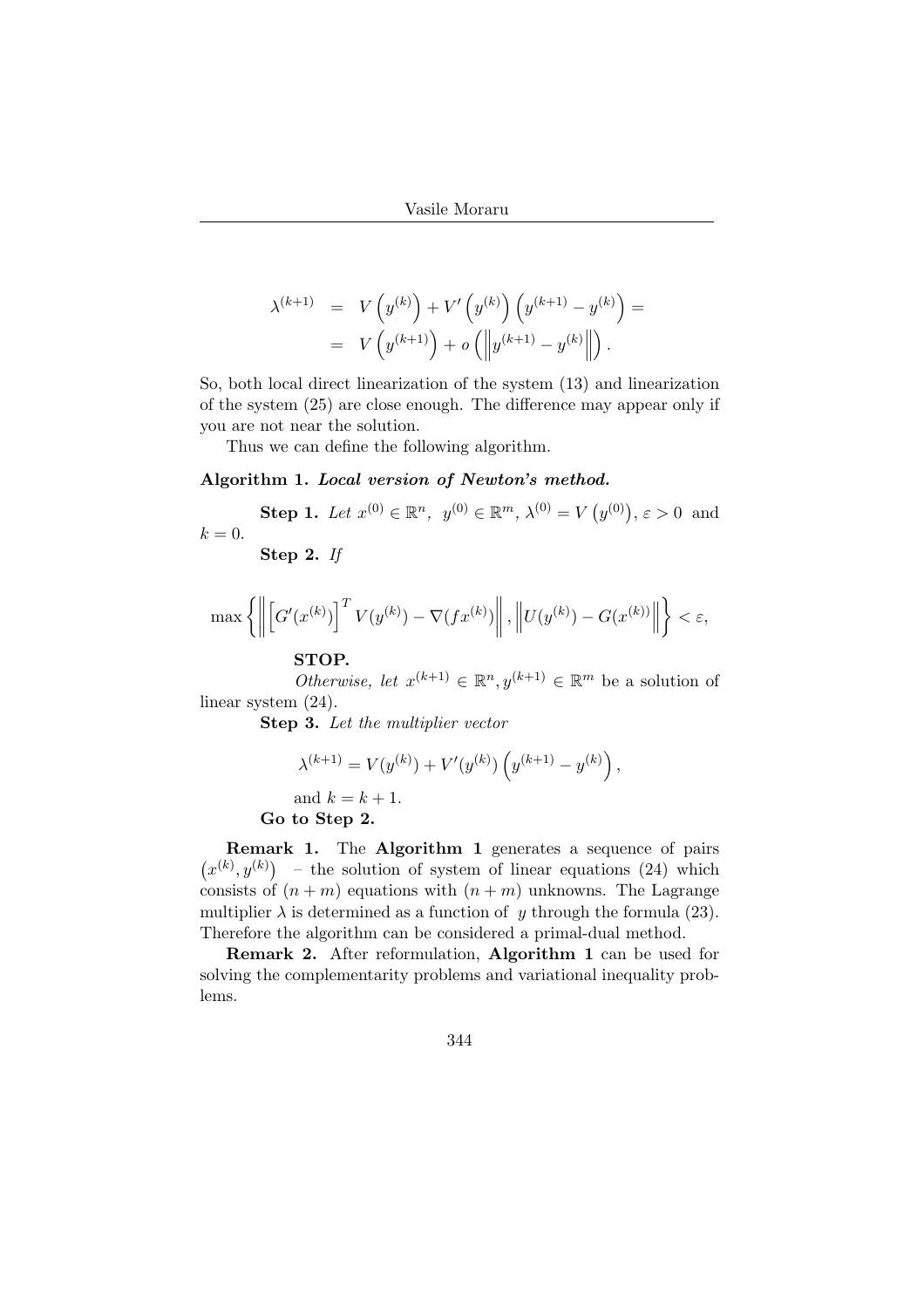Remark 3. As it is well known, Newton method possesses just local convergence, it is very sensitive to the choice of initial approximations and is not convergent if it is not sufficiently close to the solution. There are several ways to modify the method to ensure its global convergence:

- Damped Newton's method [27],
- The Levenberg-Marquardt scheme,
- Trust-regions approach [5,28].

## 4 Primal superlinear convergence

Newton's method for solving system of linear equations  $(24)$  has the rewton's method for solving system of finear equations (24) has the advantage of high convergence of couple  $(x^{(k)}, y^{(k)})$ . In the following we show that the rate of convergence for the sequence of primal variables  $x^{(k)}$  is also superlinear.

In addition to the **Properties P1-P3**, we assume that the functions  $u(x)$  and  $v(x)$  satisfy the following **Property P4**:

P4.

$$
u(x) \times v'(x) = u'(x) \times v(x) = 0 \text{ for all } x \in \mathbb{R}.
$$

It is not difficult to see that the functions from example (12) also satisfy the Property P4.

Theorem 2. Let us suppose that the standard Assumptions  $A1-A3$  are satisfied. Assume also that functions  $u(x)$  and A1-A3 are satisfied. Assume also that functions  $u(x)$  and  $v(x)$  satisfy the Properties P1-P4. Then the sequence  $\{x^{(k)}\}$ generated by Algorithm 1 for problem  $(1)$  converges locally to  $x^*$  superliniarly.

Proof. The linear system  $(24)$  together with  $(23)$  are equivalent to the system (22). Let  $x^{(k+1)}$ ,  $\lambda^{(k+1)}$  and  $y^{(k+1)}$  be solution for the system equations (22). It is easy to follow the relations obtained from the first equation of system (22):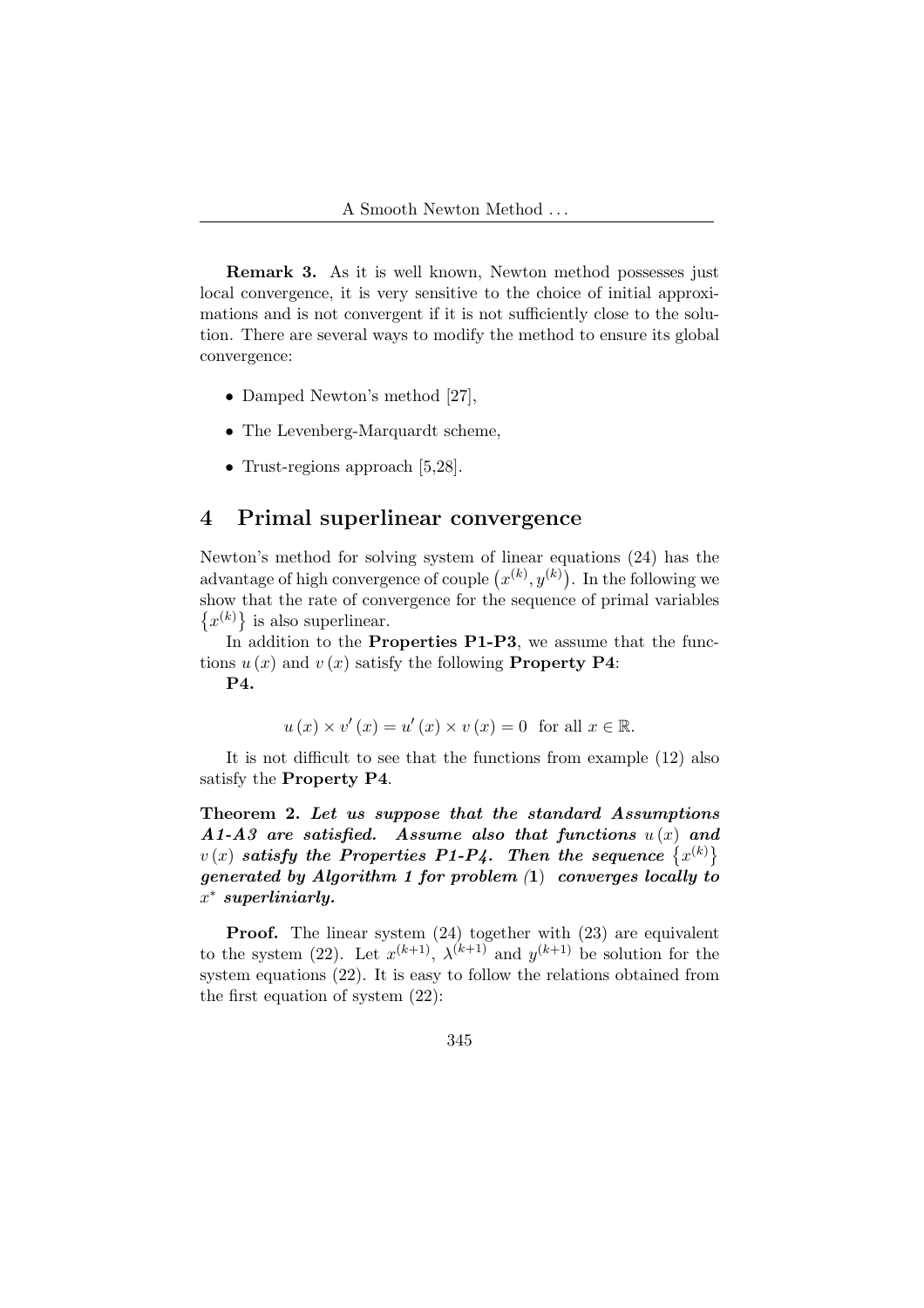$$
-\nabla_{xx}^{2}L\left(x^{(k)},\lambda^{(k)}\right)\left(x^{(k+1)}-x^{(k)}\right) = \nabla_{x}L\left(x^{(k)},\lambda^{(k+1)}\right) =
$$
\n
$$
=\nabla_{x}L\left(x^{*},\lambda^{(k+1)}\right) + \left[\nabla_{x}L\left(x^{(k)},\lambda^{(k+1)}\right) - \nabla_{x}L\left(x^{*},\lambda^{(k+1)}\right)\right] =
$$
\n
$$
=\nabla_{x}L\left(x^{*},\lambda^{(k+1)}\right) + \nabla_{xx}^{2}L\left(x^{*},\lambda^{(k+1)}\right)\left(x^{(k+1)}-x^{*}\right) +
$$
\n
$$
+ o\left(\left\|x^{(k)}-x^{*}\right\|\right) = \nabla_{x}L\left(x^{*},\lambda^{*}\right) + \nabla_{x}^{2}\lambda L\left(x^{*},\lambda^{*}\right)\left(\lambda^{(k+1)}-\lambda^{*}\right) +
$$
\n
$$
=\nabla_{x}L\left(x^{*},\lambda^{*}\right) + \nabla_{x}^{2}\lambda L\left(x^{*},\lambda^{*}\right)\left(\lambda^{(k+1)}-\lambda^{*}\right) +
$$
\n
$$
+ \nabla_{xx}^{2}L\left(x^{*},\lambda^{(k+1)}\right)\left(x^{(k+1)}-x^{*}\right) + o\left(\left\|x^{(k)}-x^{*}\right\|\right) =
$$
\n
$$
= \left[G'\left(x^{*}\right)\right]^{T}\left(\lambda^{(k+1)}-\lambda^{*}\right) + \nabla_{xx}^{2}L\left(x^{*},\lambda^{*}\right)\left(x^{(k+1)}-x^{*}\right) +
$$
\n
$$
= \left[\nabla_{xx}^{2}L\left(x^{*},\lambda^{(k+1)}\right) - \nabla_{xx}^{2}L\left(x^{*},\lambda^{*}\right)\right]\left(x^{(k)}-x^{*}\right) +
$$
\n
$$
+ o\left(\left\|x^{(k)}-x^{*}\right\|\right) = \left[G'\left(x^{*}\right)\right]^{T}\left(\lambda^{(k+1)}-\lambda^{*}\right) +
$$
\n
$$
+ \nabla_{xx}^{2}L\left(x^{*},\lambda^{
$$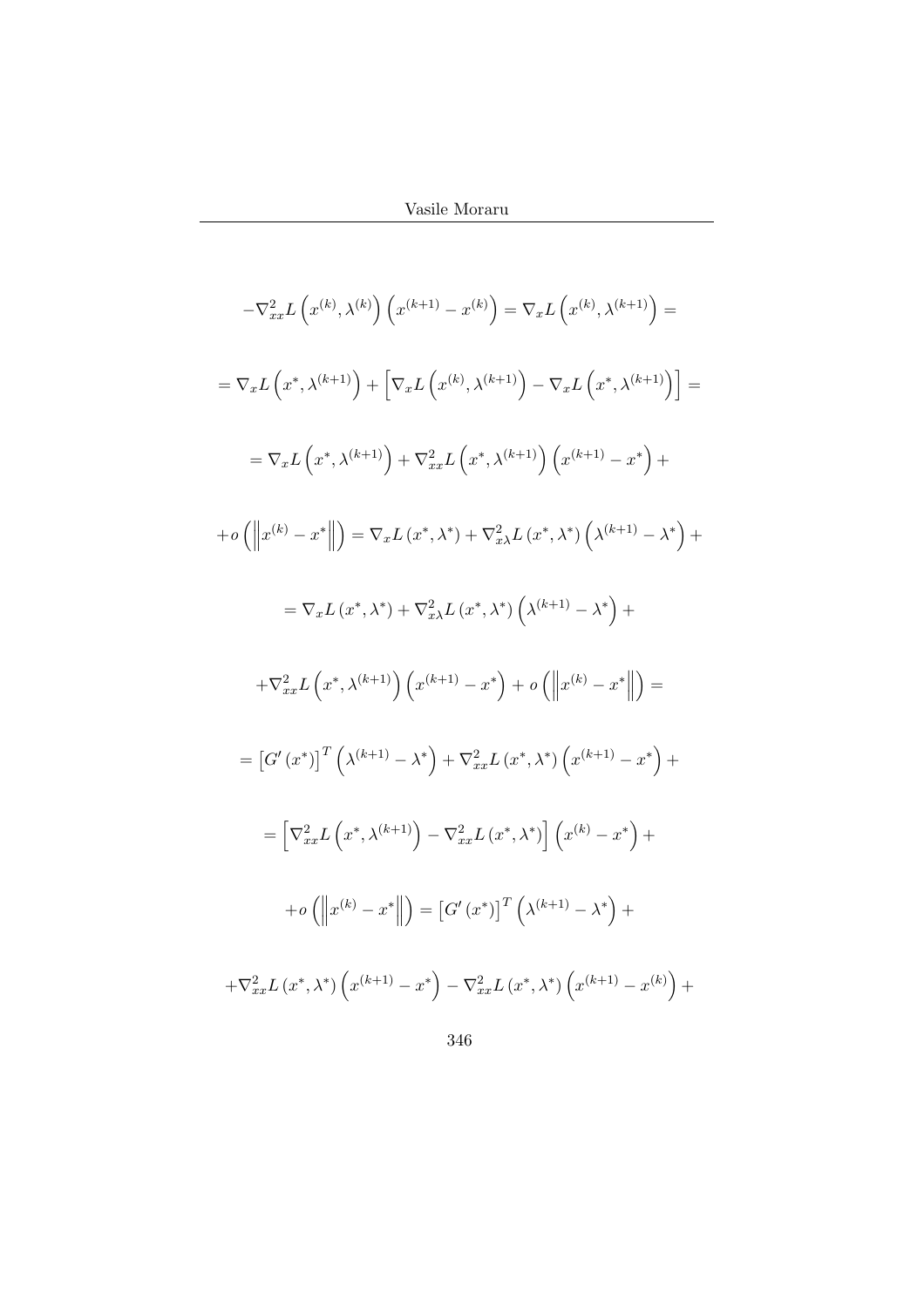$$
+o\left(\left\|x^{(k)}-x^*\right\|\right),\right
$$

where we have

$$
\[\nabla_{xx}^{2}L\left(x^{*},\lambda^{*}\right)-\nabla_{xx}^{2}L\left(x^{(k)},\lambda^{(k)}\right)\]\left(x^{(k+1)}-x^{*}\right)=\left[G'\left(x^{*}\right)\right]^{T}\times
$$
\n
$$
\times\left(\lambda^{(k+1)}-\lambda^{*}\right)+\nabla_{xx}^{2}L\left(x^{*},\lambda^{*}\right)\left(x^{(k+1)}-x^{*}\right)+o\left(\left\|x^{(k)}-x^{*}\right\|\right).
$$
\n(26)

Taking into consideration the Properties P1-P3 from the last equation of system (22) and from (23), one obtains:

$$
\lambda_i^{(k+1)} g_i \left( x^{(k+1)} \right) = \left[ v \left( y_i^{(k)} \right) + v' \left( y_i^{(k)} \right) \left( y_i^{(k+1)} - y_i^{(k)} \right) \right] \times
$$
  

$$
\times g_i \left( x^{(k+1)} \right) + \left[ \nabla g_i \left( x^{(k+1)} \right) \right]^T \left( x^{(k+1)} - x^{(k)} \right) + \left( x^{(k+1)} - x^{(k)} \right) =
$$
  

$$
= \left[ v \left( y_i^{(k)} \right) + v' \left( y_i^{(k)} \right) \left( y_i^{(k+1)} - y_i^{(k)} \right) \right] \times
$$
  

$$
\times \left[ u \left( y_i^{(k)} \right) + u' \left( y_i^{(k)} \right) \left( y_i^{(k+1)} - y_i^{(k)} \right) \right] + o \left( \left\| x^{(k)} - x^* \right\| \right).
$$

So,

$$
\lambda_i^{(k+1)} g_i \left( x^{(k+1)} \right) = o \left( \left\| x^{(k)} - x^* \right\| \right) \text{ for any } i. \tag{27}
$$

On the other hand,

$$
\lambda_i^{(k+1)} g_i \left( x^{(k+1)} \right) = \lambda_i^* g_i \left( x^* \right) + g_i \left( x^* \right) \left( \lambda_i^{(k+1)} - \lambda_i^* \right) +
$$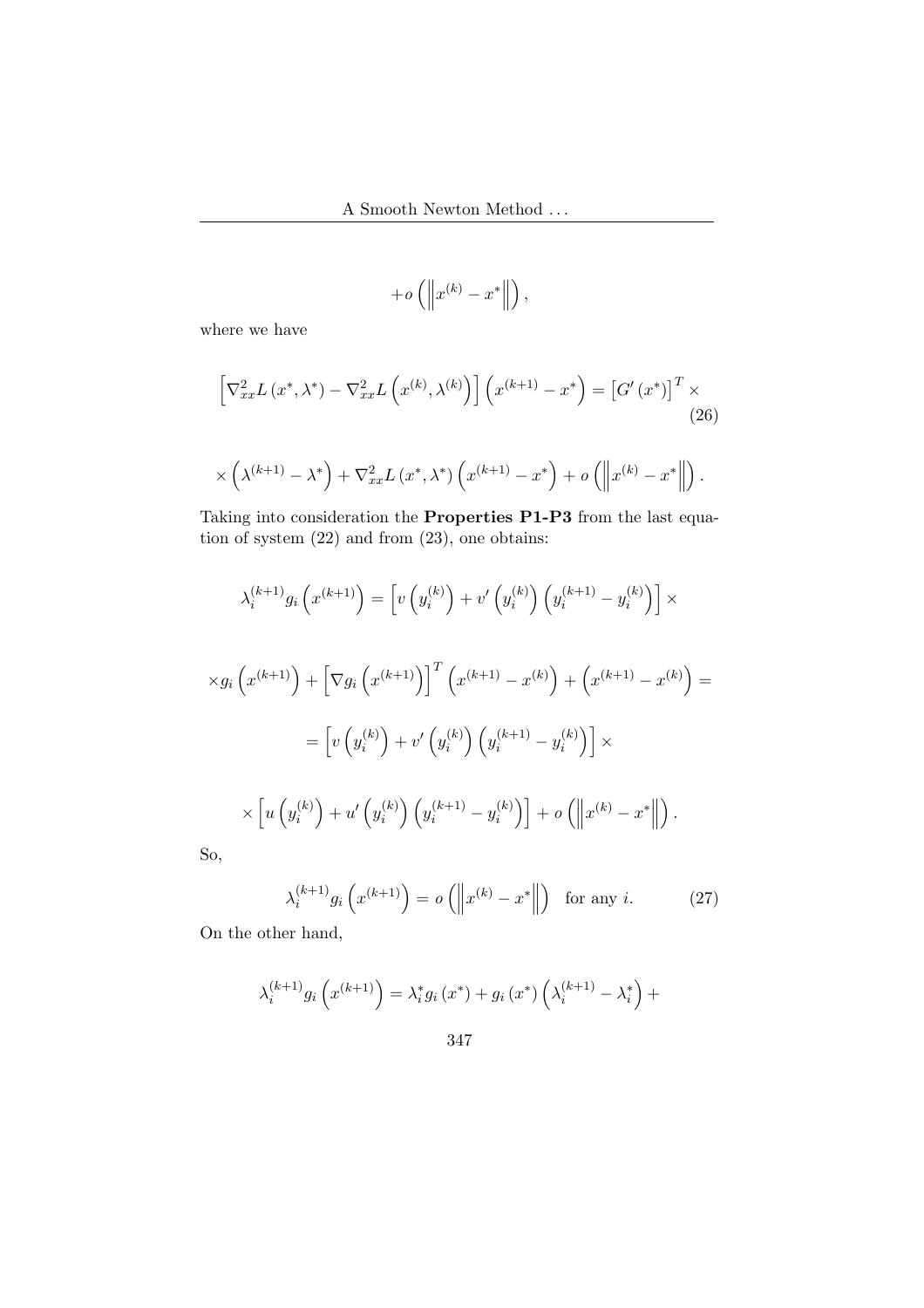$$
+ \lambda_i^* \left[ \nabla g_i \left( x^* \right) \right]^T \left( x^{(k+1)} - x^* \right) + o \left( \left\| x^{(k+1)} - x^* \right\| \right).
$$

From here and from (27), taking into consideration the Assumption **A2**, we have for all  $i \in \mathcal{A}(x^*)$ :

$$
[\nabla g_i(x^*)]^T \left( x^{(k+1)} - x^* \right) = -\delta_i^{(k)}, \tag{28}
$$

where

$$
-\delta_i^{(k)} = o\left(\left\|x^{(k+1)} - x^*\right\|\right) + o\left(\left\|x^{(k+1)} - x^{(k)}\right\|\right).
$$

As the system of vectors  $\{\nabla g_i(x^*)\}, i \in \mathcal{A}(x^*)$ , is linearly independent (**Assumption A2**), there is a vector  $\gamma^{(k)} \in \mathbb{R}^n$  such that:

$$
\left[\nabla g_i\left(x^*\right)\right]^T \gamma^{(k)} = \delta_i^{(k)} \tag{29}
$$

and

$$
\left\|\gamma^{(k)}\right\| = o\left(\left\|x^{(k+1)} - x^*\right\|\right) + o\left(\left\|x^{(k+1)} - x^{(k)}\right\|\right).
$$

Let now

$$
p^{(k)} = x^{(k+1)} - x^* + \gamma^{(k)} \in \mathbb{R}^n.
$$

Then (28) and (29) shows that

$$
\left[\nabla g_i\left(x^*\right)\right]^T p^{(k)} = 0 \text{ for all } i \in \mathcal{A}\left(x^*\right),
$$

i.e.  $p^{(k)} \in T(x^*)$ . We also notice that

$$
\[p^{(k)}\]^{T}\left[G'(x^{*})\right]^{T}\left(\lambda^{(k+1)}-\lambda^{*}\right)=0.\tag{30}
$$

Indeed

$$
\[p^{(k)}\]^{T} \left[G'(x^{*})\right]^{T} \left(\lambda^{(k+1)} - \lambda^{*}\right) =
$$
  
= 
$$
\sum_{i \in \mathcal{A}(x^{*})} \left(\lambda_{i}^{(k+1)} - \lambda_{i}^{*}\right) \left[\nabla g_{i}(x^{*})\right]^{T} p^{(k)} = 0.
$$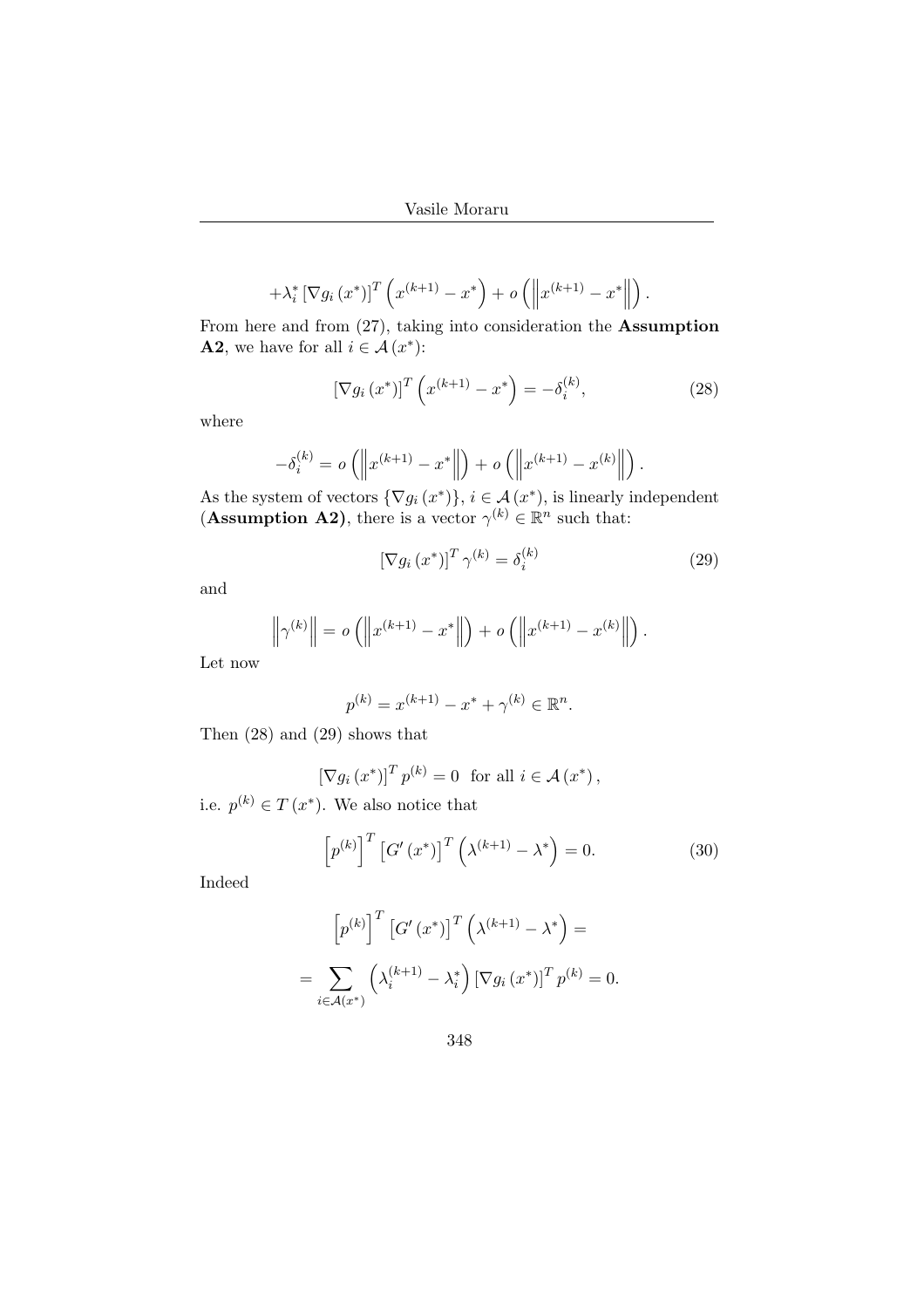From (29) and (30) we have

$$
\[p^{(k)}\]^{T}\left[\nabla_{xx}^{2}L\left(x^{*},\lambda^{*}\right)-\nabla_{xx}^{2}L\left(x^{(k)},\lambda^{(k)}\right)\right]\left(x^{(k+1)}-x^{*}\right)=
$$

$$
= \left[ p^{(k)} \right]^T \nabla_{xx}^2 L(x^*, \lambda^*) \left( x^{(k+1)} - x^* \right) + o \left( \left\| x^{(k+1)} - x^* \right\| \right) \left\| p^{(k)} \right\|.
$$

Finally, the last relationship together with Assumption A2, gives us

$$
c \|p^{(k)}\|^2 \leq [p^{(k)}]^T \nabla_{xx}^2 L(x^*, \lambda^*) p^{(k)} =
$$
  

$$
\left[p^{(k)}\right]^T \left[\nabla_{xx}^2 L(x^*, \lambda^*) - \nabla_{xx}^2 L(x^{(k)}, \lambda^{(k)})\right] \left(x^{(k+1)} - x^*\right) +
$$
  

$$
+ \left[p^{(k)}\right]^T \nabla_{xx}^2 L(x^*, \lambda^*) \gamma^{(k)} + o\left(\left\|x^{(k)} - x^*\right\|\right) \left\|p^{(k)}\right\| =
$$
  

$$
= o\left(\left\|x^{(k+1)} - x^*\right\|\right) \left\|p^{(k)}\right\| + O\left(\left\|p^{(k)}\right\|\right) \left\|\gamma^{(k)}\right\|\right) + o\left(\left\|x^{(k)} - x^*\right\|\right) \times
$$
  

$$
\times \left\|p^{(k)}\right\| = o\left(\left\|x^{(k+1)} - x^*\right\|\right) \left\|p^{(k)}\right\| + o\left(\left\|x^{(k)} - x^*\right\|\right) \left\|p^{(k)}\right\|,
$$
  
where

where

$$
\|p^{(k)}\| = o\left(\left\|x^{(k+1)} - x^*\right\|\right) + o\left(\left\|x^{(k)} - x^*\right\|\right).
$$

So,

$$
||p^{(k)}|| = o(||x^{(k+1)} - x^*||) + o(||x^{(k)} - x^*||).
$$
  

$$
||x^{(k+1)} - x^*|| = ||p^{(k)} - \gamma^{(k)}|| \le ||p^{(k)}|| + ||\gamma^{(k)}|| =
$$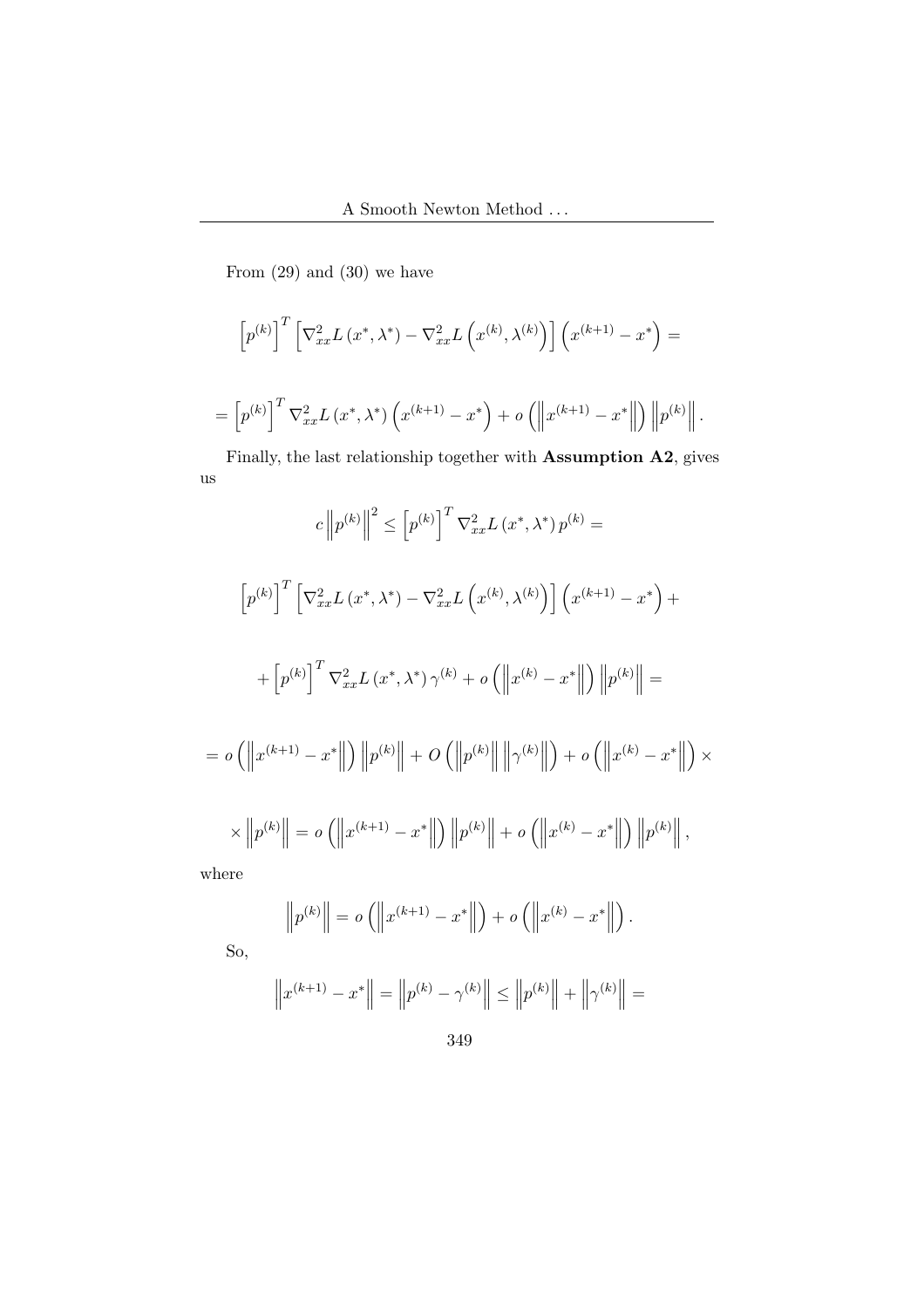$$
= o\left(\left\|x^{(k+1)} - x^*\right\|\right) + o\left(\left\|x^{(k)} - x^*\right\|\right).
$$

The last relationship implies that

$$
\[x^{(k+1)} - x^*\] = o\left(\[x^{(k)} - x^*\]\right),\]
$$

This completes the proof.

## 5 Test examples

In this section, we give some numerical results. The algorithm described in this paper was implemented by a Maple code and tested on a selection of problems from [2] and [33]. As functions  $u(x)$  and  $v(x)$ , there were taken the concrete functions (12), where  $\beta = \gamma = 2$ .

Example 1. (Problem:16 [33, p. 39]).

$$
\begin{cases} f(x) = 100 (x_2 - x_1^2)^2 + (1 - x_1)^2 \rightarrow \min\\ \text{s.t. } x_1 + x_2^2 \ge 0, \quad x_1^2 + x_2 \ge 0, \\ -2 \le x_1 \le 0.5, \quad x_2 \le 1. \end{cases}
$$

The starting points:  $x^{(0)} = (-2, 1), y^{(0)} = (-1, 1).$ The optimal solution:

$$
x^* = (0.5, 0.25), f(x^*) = 0.25, \mathcal{A}(x^*) = (4),
$$
  
\n
$$
y^* = (0.82548, 0.7937, 1.3572, -1.0, 0.90856),
$$
  
\n
$$
\lambda^* = (0.0, 0.0, 0.0, 1.0, 0.0).
$$

Example 2. (Problem:43 [33, p. 66]).

$$
\begin{cases}\n f(x) = x_1^2 + x_2^2 + 2x_3^2 + x_4^2 - 5x_1 - 5x_2 - 21x_3 + 7x_4 \rightarrow \min \\
 \text{s.t. } 8 - x_1^2 - x_2^2 - x_3^2 - x_4^2 - x_1 + x_2 - x_3 + x_4 \ge 0, \\
 10 - x_1^2 - 2x_2^2 - x_3^2 - 2x_4^2 + x_1 + x_4 \ge 0, \\
 5 - 2x_1^2 - x_2^2 - x_3^2 - x_4^2 - 2x_1 + x_2 + x_4 \ge 0.\n \end{cases}
$$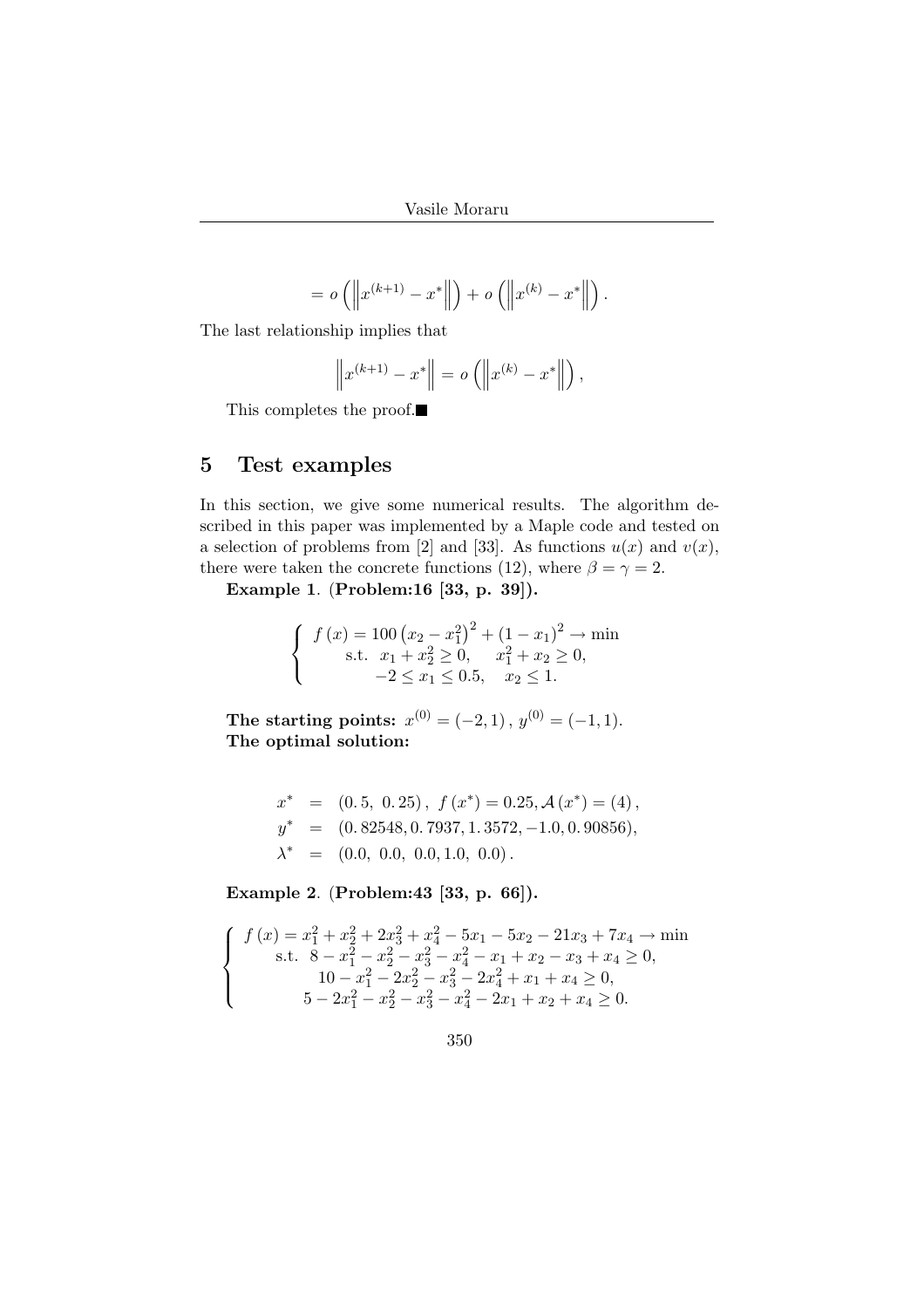The starting points:  $x^{(0)} = (0, 0, 0, 0), y^{(0)} = (-1, 1, -1)$ . The optimal solution:

$$
x^* = (0.135\,90, \ 1.092\,7, \ 1.857\,8, \ -1.138\,7 \ ), \ f(x^*) = -43.716,
$$
  
\n
$$
y^* = (-1.010\,3, \ 0.817\,48, \ -1.103\,4),
$$
  
\n
$$
\lambda^* = (1.031\,1, \ 0.0, \ 1.343\,3), \ \mathcal{A}(x^*) = (1, 3)
$$

Example 3. (Problem:64 [33, p. 86]).

$$
\begin{cases}\nf(x) = 5x_1 + \frac{50000}{x_1} + 20x_2 + \frac{72000}{x_2} + 10x_2 + \frac{144000}{x_3} \rightarrow \min \\
\text{s.t. } 1 - \frac{4}{x_1} - \frac{32}{x_2} - \frac{120}{x_3} \ge 0, \quad 0.00001 \le x_1 \le 300, \\
0.00001 \le x_2 \le 300, \quad 0.00001 \le x_3 \le 300.\n\end{cases}
$$

The starting points:  $x^{(0)} = (1, 1, 1), y^{(0)} = (-1, 1, -1, 1, 1, 1, 1).$ The optimal solution:

$$
x^* = (108.73, 85.126, 204.32), f(x^*) = 6299.8424,
$$
  
\n
$$
y^* = (-13.160, 4.7730, 5.7616, 4.399, 5.9896, 5.8899, 4.5737),
$$
  
\n
$$
\lambda^* = (2279.0, 0, 0, 0, 0, 0, 0), \mathcal{A}(x^*) = (1).
$$

## 6 Conclusion

We have presented and tested smoothing Newton methods for solving nonlinear optimization problems, with requirements compared to those of the classical Newton method. The basic idea of the methods is to replace the KKT system by a system which is appropriate and equivalent to the one on which we apply Newton's method. It is shown that by reasonable choice of functions  $u(x)$  and  $v(x)$  we obtain effective methods for solving the nonlinear programming problems. The methods are simple and can be applied with different functions  $u(x)$ and  $v(x)$  that satisfy the **Properties P1-P4.** The numerical results show that the proposed method produces fast local convergence. From the practical point of view, the possibility to relax the assumptions of strict complementarity conditions (Assumption A2) remains an open question.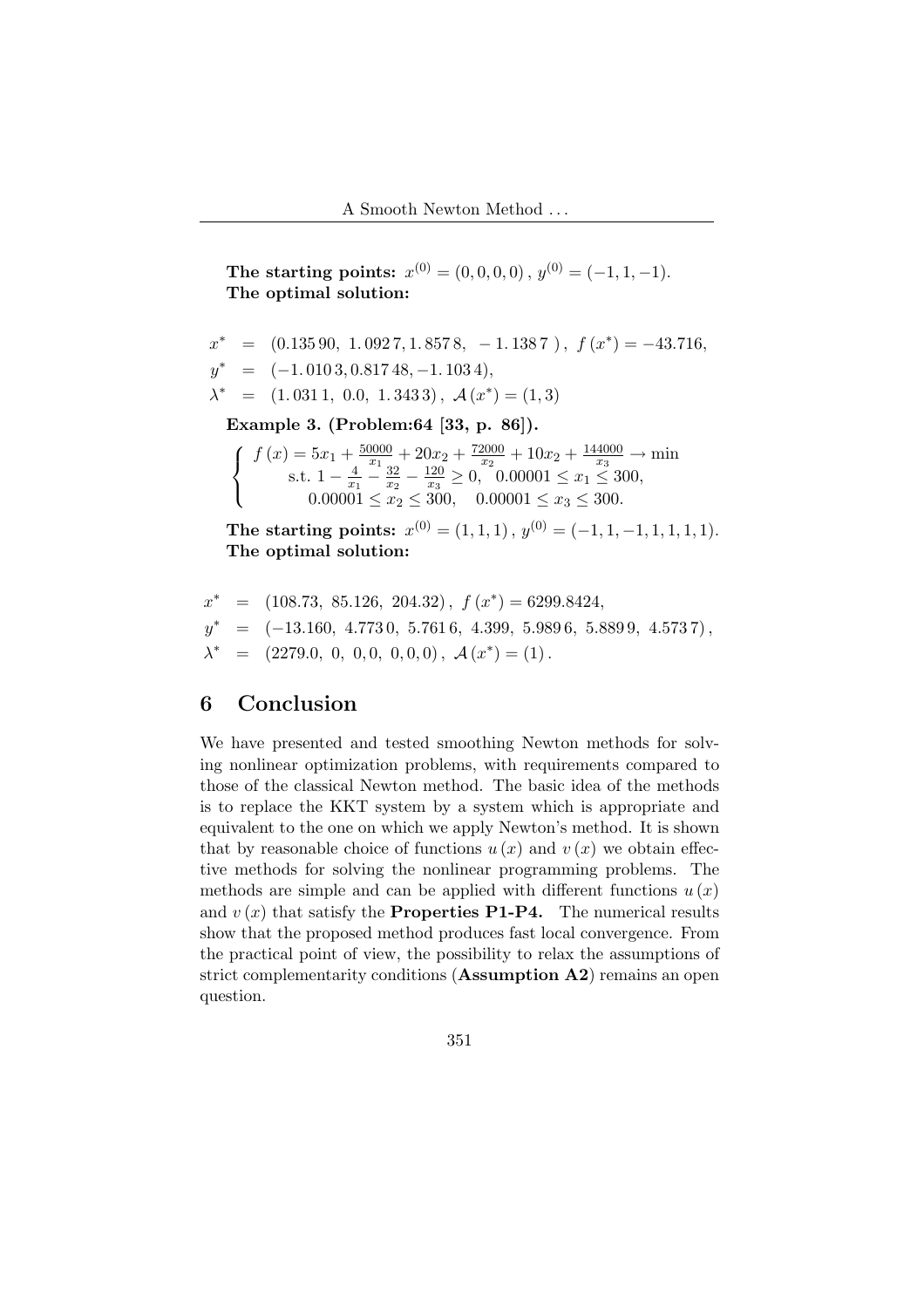## References

- [1] N.I.M. Gould, Ph.L Toint, How mature is nonlinear optimization? In Applied mathematics entering the 21st century: ICIAM 2003 Congress, SIAM, Philadelphia (2004), pp. 141–161.
- [2] N. Andrei, Models, Test Problems and Applications for Mathematical Programming. Technical Press, Bucharest, 2003 (in Romanian).
- [3] D.P. Berstsekas, Nonlinear programming. 2nd edition, Athena Scientific, Belmont, Massachusetts, 1999.
- [4] M.S. Bazaraa, H. D. Sheraly,C.M. Shetty Nonlinear programming. Theory and algorithms. 3 rd. edition, Wiley Interscience. A John Wiley & Sons, Inc. Publication, 2006.
- [5] R. Fletcher, Practical methods of optimization. Second edition, on Wiley & Sons, New-York, 1990 (republished in paperback 2000).
- [6] B.N. Pshenichnyi, Yu.M. Danilin, Numerical methods in extremal problems. Mir, Moscow, 1978 (translated from the Russian).
- [7] J. Nocedal, S.J. Wright, Numerical optimization. Second edition, Spriner Verlag, New-York, 1998.
- [8] F. Facchinei, J.S. Pang, Finite-Dimensional variational inequalities and complementarity problems. Springer-Verlag, New-York, 2003.
- [9] N.I.M. Gould, D. Orban, Ph.L Toint, Numerical methods for largescale nonlinear optimization. Acta Numerica, Cambridge University Press (2005), pp. 299–361.
- [10] Ph. E. Gill, W. Murray, M.H. Wright, Practical optimization. Second edition, Academic Press Inc., 1982.
- [11] A.V. Fiacco, G.P. McCormick, Nonlinear programming: sequential unconstrained minimization techniques. Classics in Applied Mathematics, SIAM, Philadelphia, PA, second edition, 1990.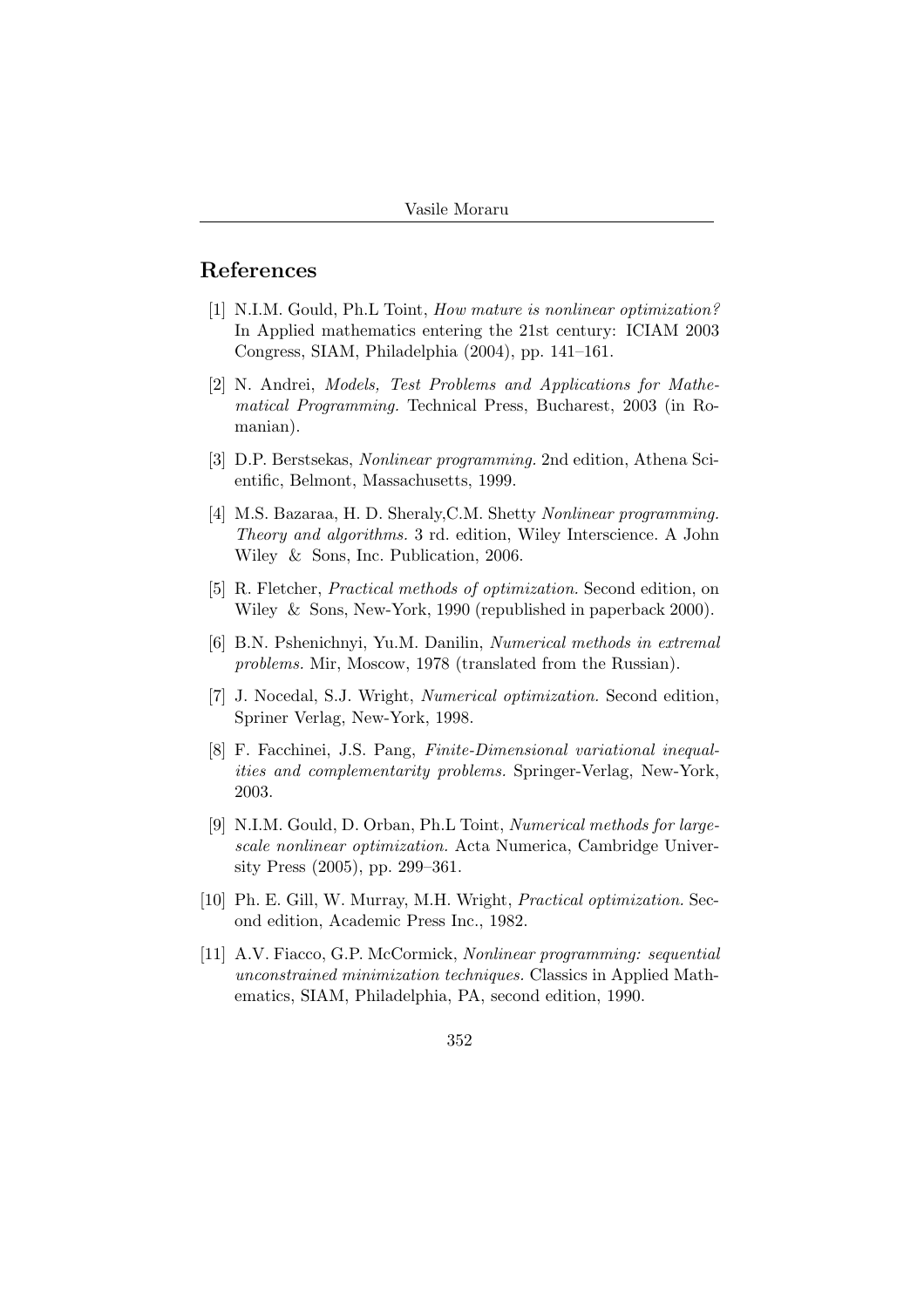- [12] R.T. Rockafellar, Lagrange multipliers and optimality. SIAM Review, 35, pp. 183–238.
- [13] P.T. Boggs, J.W. Tolle, Sequential quadratic programming. Acta Numerica, Cambridge University Press (1995), pp. 1–51.
- [14] N.I.M. Gould, Ph.L Toint, *SQP methods for large-scale nonlinear* programming. In System Modelling and Optimization, Methods, Theory and Applications. Kluwer Academic Publishers, (2000), pp. 149–178.
- [15] S.J. Wright, Primal-dual interior-point methods. SIAM, Philadelphia, 1997.
- [16] A. Forsgren, Ph. E. Gill, Wright, M.H. Wright, Interior methods for nonlinear optimization. SIAM, Review, 44 (2002), pp.525–597.
- [17] A. Nemirovski, M.J.Todd, *Interior-point methods for optimiza*tion. Acta Numerica, Cambridge University Press (2009), pp. 1– 44.
- [18] A. Fischer, An NCP-Function and use for the solution of complementarity problems. Recent Advandces in Nonsmooth Optimization (1995), pp. 88–105.
- [19] M. C. Ferris, Ch. Kanzow, *Complementarity and related problems:* A survey. In Handbook of Applied Optimization. Oxford University Press, New-York (2002), pp. 514–530.
- [20] Ch. Kanzow, H. Kleinmichel, A class of Newton-type methods for equality and inequality constrained optimization. Optimization Methods and Software, 5, (2) (1995), pp.173–198.
- [21] Z.-H. Huang, D. Sun, G. Zhao, A smootting Newton-type algorithm of stronger convergence for the quadratically constrained quadratic programming. Computational Optimization and Applications, 35 Issue (2), (2006) 5, (2), pp.199–237.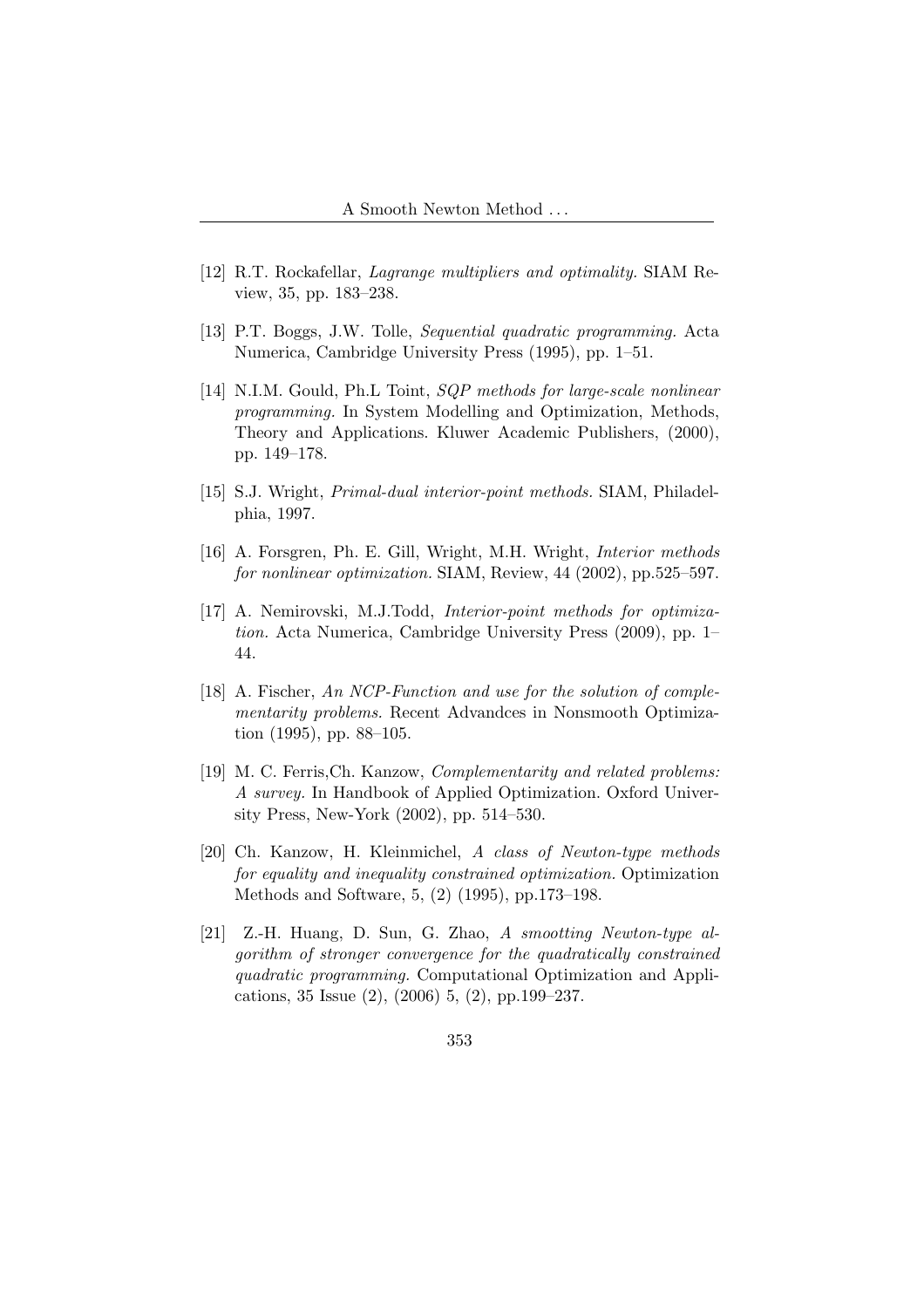- [22] A. Fischer, An special Newton type optimization method. Optimization, 24, (1992), pp. 269–284.
- [23] Y.G. Evtushenco, V.A. Purtov, Sufficient conditions for a minimum for nonlinear programming problems. Soviet Mathematics Doklady, 30, (1984), pp. 313–316.
- [24] A.F. Izmailov, M.V. Solodov, Numerical Methods of Optimization. Fizmatlit/Nauka, Moscow, Russia, Second Edition – 2008. (In Russian).
- [25] O. Stein, Lifting mathematical programs with complementary constraints. Mathematical Programming, 29, (2010), DOI: 10.1007/s10107-010-0345-y.
- [26] A.F. Izmailov, A.L. Pogosyan, M.F. Solodov, Semismooth Newton method for the lifted reformulation of mathematical programs with complementarity constraints mathematical programs with complementary constraints. Computational Optimization and Application, (2010), DOI: 10.1007/s10589-010-9341-7.
- [27] J.M. Ortega, W.C. Rheinboldt, Iterative solution of nonlinear equation in several variables. Academic Press, New-York, 1970.
- [28] J.E. Dennis, R.B. Schnabel, Numerical methods for unconstrained optimization and nonlinear equations. Prentice Hall, Englewood Cliff, 1983.
- [29] T.J. Ypma, Historical development of the Newton-Raphson method. SIAM Review, 37 (4), (1995), pp. 531–551.
- [30] C. Kanzow, Some equation based methods for nonlinear complementarity problem. Optimization Method and Software, 3 (1), (1994), pp. 327-340.
- [31] M. Kojima, Strongly stable stationary solution in nonlinear programs. In S. M. Robinson (Ed), Analysis and Computation of Fixed Points, Academic Press, New-York, (1980), pp. 93–138.